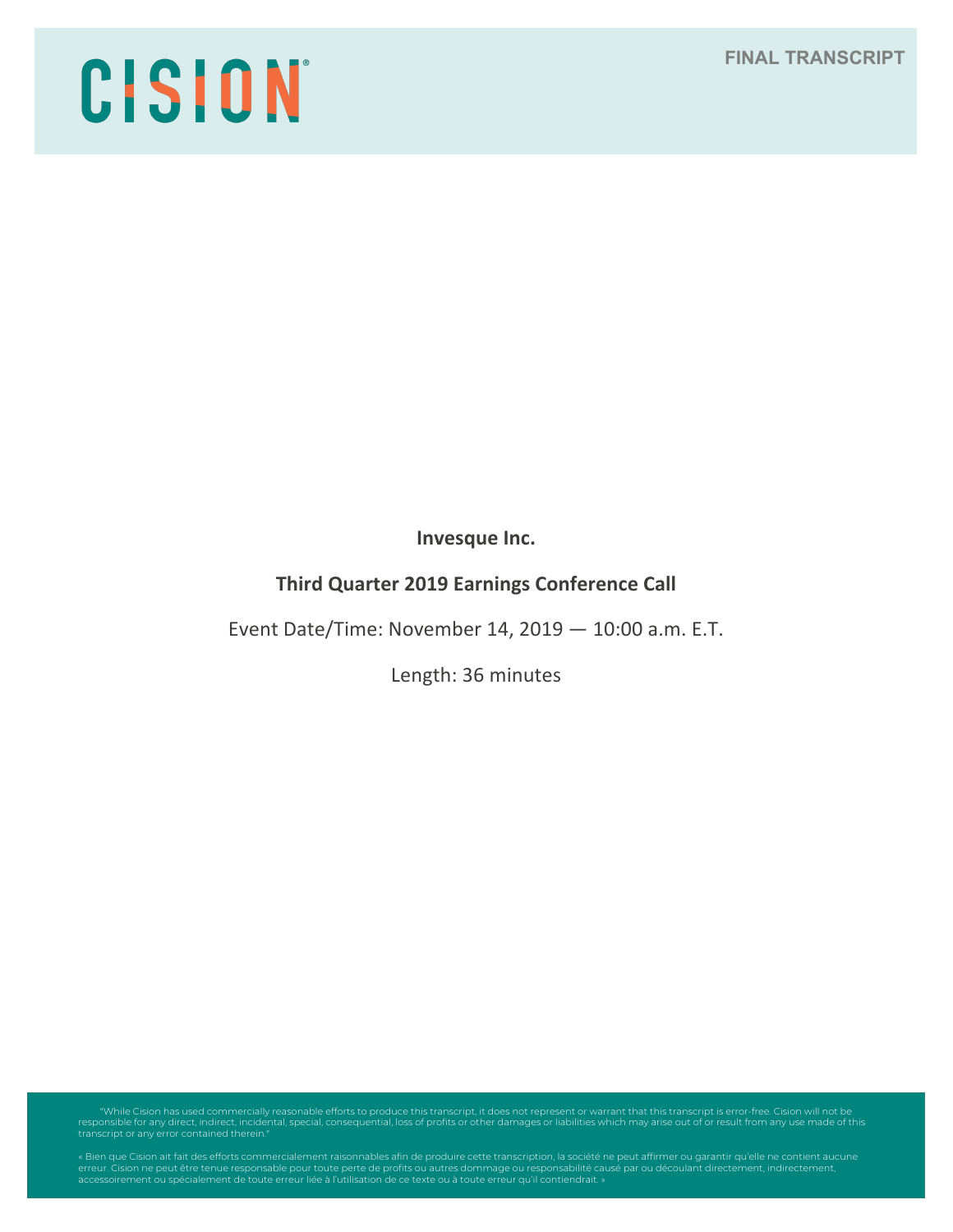# **CORPORATE PARTICIPANTS**

**Scott Higgs** *Invesque Inc. — Chief Financial Officer*

**Scott White** *Invesque Inc. — Chairman and Chief Executive Officer*

**Adlai Chester** *Invesque Inc. — Chief Investment Officer*

# **CONFERENCE CALL PARTICIPANTS**

**Stephane Boire** *Echelon Wealth — Analyst*

**Mark Rothschild** *Canaccord — Analyst*

**Chris Couprie** *CIBC — Analyst*

**Tal Woolley** *National Bank Financial — Analyst*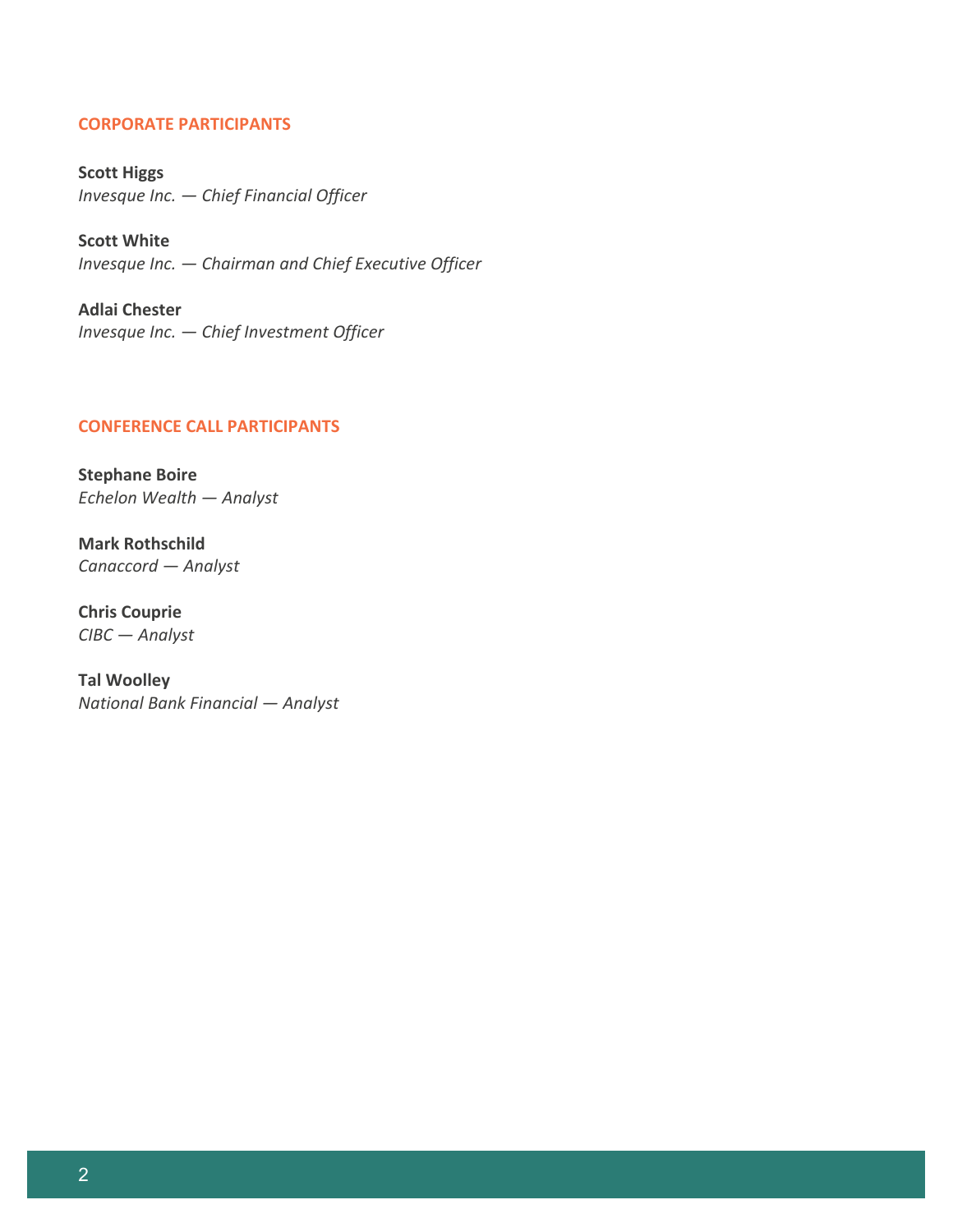#### **PRESENTATION**

#### **Operator**

Good morning, ladies and gentlemen. Welcome to Invesque's third quarter 2019 earnings conference call.

I will now turn the call over to Scott Higgs, Chief Financial Officer. Please go ahead, Mr. Higgs.

**Scott Higgs** — Chief Financial Officer, Invesque Inc.

Thank you, and good morning, everyone. Thanks for joining the call. With me today are Scott White, our Chairman and CEO, and Adlai Chester, our CIO.

Scott will kick things off discussing our activity for the quarter, colour around our portfolio and some overall industry news and trends. I will then cover our third quarter financial results and Adlai will recap our portfolio performance, recently announced investments, and strategic efforts before starting the Q&A portion of the call.

The third quarter 2019 earnings release financial statements and MD&A are available on our website and a replay of this call will be available from 12:45 p.m. Eastern today until 11:59 p.m. Eastern on November 21st.

Before we get started, please be reminded that today's call may include forward-looking statements regarding our future operations. Such statements involve known and unknown risks and uncertainties that may cause actual results to differ materially from those expressed or implied today. We have identified such factors in our news release and other public filings.

As we discuss our performance, please bear in mind that all amounts are in US dollars.

With that, I'll hand it over to Scott.

**Scott White** — Chairman and Chief Executive Officer, Invesque Inc.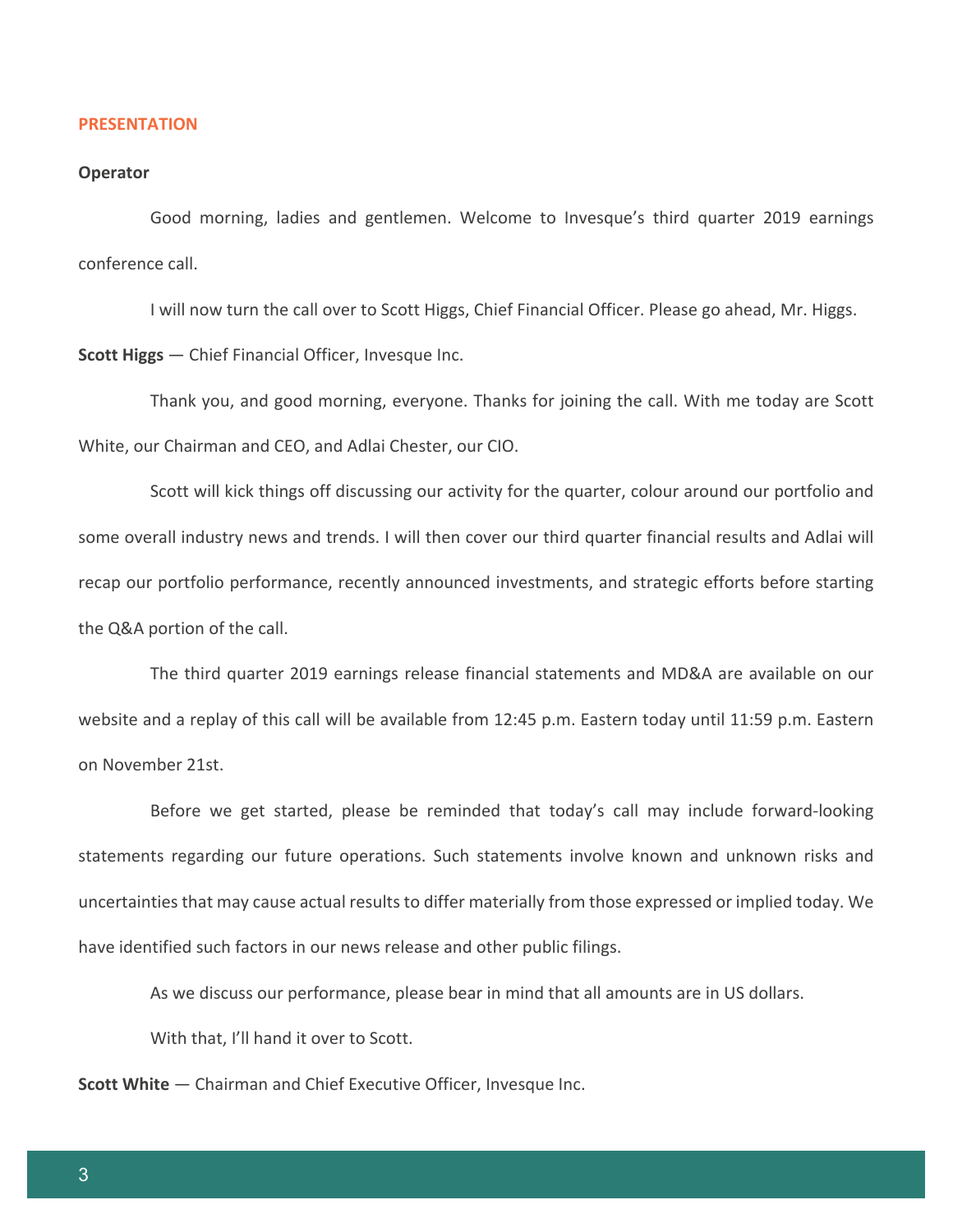Good morning, everybody. Thank you all for joining our third quarter earnings call. When we spoke to you about 90 days ago, I noted that one of our key areas of focus for the remainder of 2019 was managing and maximizing the value of our existing portfolio.

Invesque is one of the fastest-growing publicly traded real estate companies in North America. That growth requires that we constantly monitor and assess the performance of our portfolio. This process ensures we are achieving our long-term goal of building a world-class portfolio with a stable of preferred operators who can maximize the performance of each one of our assets. I could not be prouder of our team's execution on this portfolio management initiative this past quarter.

In our last earnings release, we announced that we were transitioning 12 communities in five states to a pair of Invesque's key operating partners; Commonwealth and Heritage. These communities were historically operated by Greenfield. We originally anticipated that the transitions would occur by year-end. Since the announcement, we have been focused on consummating the transitions as quickly as possible. We proactively came to an agreement with Greenfield to expedite the process and are pleased to report that currently, all 12 of the communities are being managed by Commonwealth and Heritage, months ahead of our original timeline.

As of today, Commonwealth is now managing 10 of the former Greenfield-operated communities and Heritage is managing two of the communities. We believe ensuring the success of the new operators of these communities and value maximization to Invesque required making the transitions quickly. We appreciate the assistance of Greenfield in helping to execute this speedy transfer of operations. Adlai will touch on the specifics of the transition later in the call.

Additionally, we made a concerted effort to strengthen our portfolio by ensuring that we have as many assets as possible included in master lease structures. The advantage of master lease agreements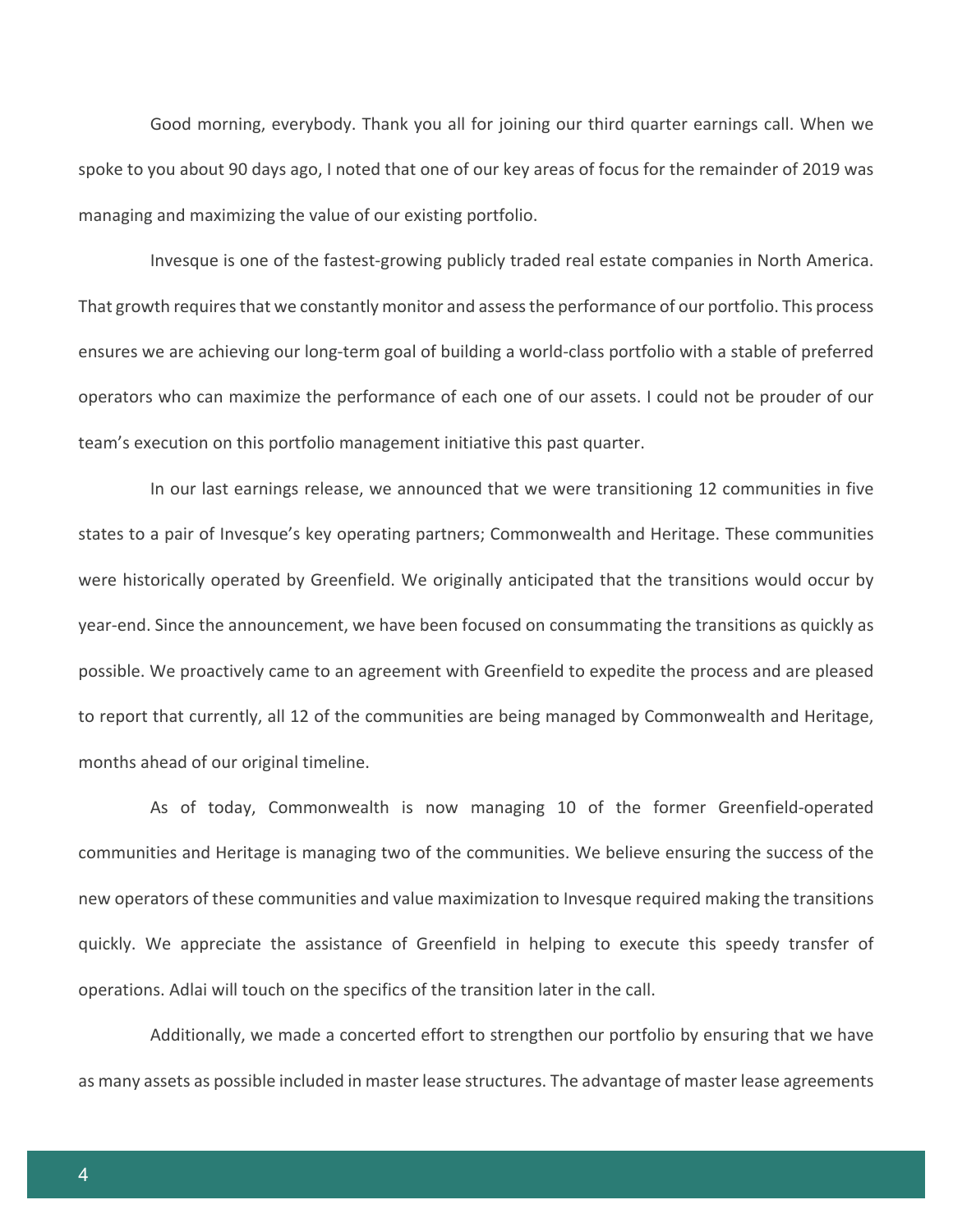is that the underlying assets are treated as a single, cross-collateralized portfolio with one consolidated rent amount. The master lease structure is important to Invesque because it is administratively efficient. The structure also reduces credit risk in times of stress because of the cross-collateralization and single rent payment obligation.

Sometimes there are circumstances where we are unable to consolidate, such as having secure debt with different lenders. In these cases, we have worked with our operators to insert language in most of our leases, which gives us the ability to consolidate in the future at our option. Such consolidations occur without material changes to other terms of the relevant leases.

Following our efforts this quarter, roughly 92 percent of our contractual rent in our triple-net lease portfolio comes from assets included in master leases or single leases where we can consolidate the assets into a master lease structure. This represents a significant uptick from approximately 77 percent at the end of 2017. Our percent of rent in our triple-net lease portfolio subject to master leases is at the high end of the industry relative to our publicly traded competitors.

Moving to our investment activity, we've had a very busy third quarter. In August, we acquired the first 17 communities of the previously announced Commonwealth transaction. As a reminder, the Commonwealth acquisition is comprised of 20 communities with over 1,400 private-pay independent living, assisted living, and memory care units located in Virginia and Pennsylvania. We acquired the Commonwealth portfolio at approximately \$236,000 per unit, which represents a 20 percent discount to our estimate for replacement costs.

Along with the acquisition of the first 17 communities, we also acquired Commonwealth management company. The acquisition of the final three communities is expected to close by year-end,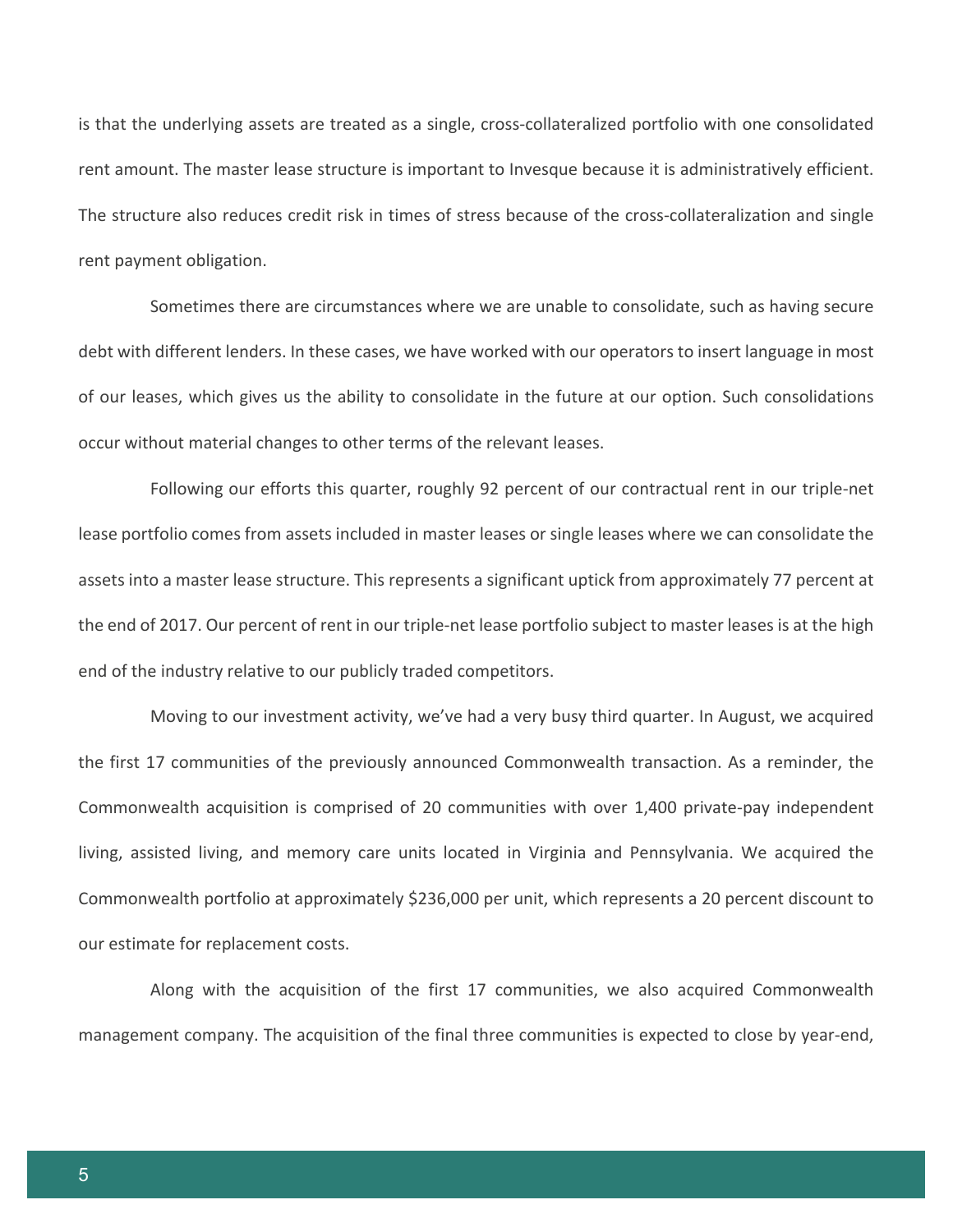subject to lender and regulatory approval. The senior management team and the community-level leadership team have remained with Commonwealth and will continue to manage the communities.

The Commonwealth transaction has added a highly differentiated, vertically integrated operating and property management company to the Invesque platform. The Commonwealth transaction now positions Invesque as a predominantly private-pay health care real estate investment company with approximately 55 percent of our pro forma NOI coming from seniors housing and over 40 percent of our NOI coming from seniors housing operating portfolio. This portfolio mix provides us both greater diversification and operational upside. It also significantly reduces the government payor source exposure of our nearly \$2 billion health care real estate portfolio.

In the third quarter, we also closed on the previously announced acquisition of three memory care properties developed by Ellipsis and operated by Constant Care for approximately \$31 million. The properties were added to our existing 15-year absolute net master lease agreement with Constant Care and expanded our relationship with them to seven properties, representing roughly 3 percent of our NOI on a pro forma basis. Adlai will touch on our relationship with Ellipsis and Constant Care a bit further later in the call.

Let me now comment on some important industry themes. As we noted over the last couple of quarters, we have observed a recent drop-off in new construction starts. The recently published third quarter NIC MAP Data really highlighted this trend. We have long believed that the gap between demand and supply is more important than just focusing on the supply side of the equation.

Third quarter 2019 annual absorption of 3 percent, offset by 2.9 percent inventory growth marks the second time this year that net absorption has been positive for the sector. The last time net absorption

6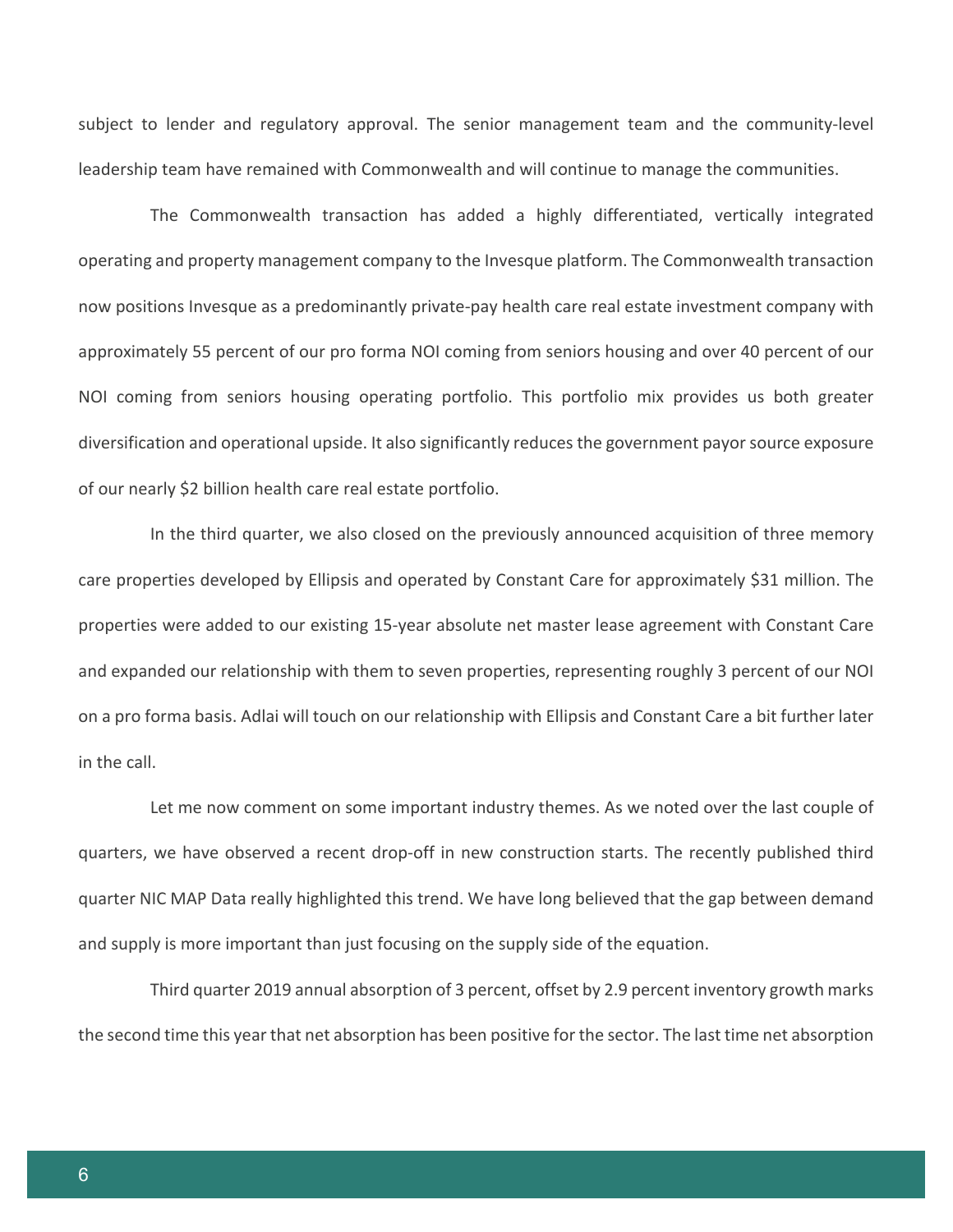was positive for the sector was 2015. This is an important metric as we assess the current state of the supply-and-demand dynamics.

Furthermore, supply and assisted living continues to improve with construction as a percent of inventory at its lowest level since 2013. This is especially relevant to Invesque because our seniors housing portfolio is more than 80 percent concentrated in assisted living and memory care units. It's important to note that today's demographic growth of the 80-plus age group is much stronger than five years ago. While we're certainly not calling a bottom, we do believe that seniors housing occupancy may see its first year-over-year increase in 2021 as supply growth slows and demographic growth accelerates.

Trends continue to diverge between the primary and secondary markets, with development activity falling more quickly in the secondary markets, which is where Invesque has invested in seniors housing to date. Excluding the top 31 markets, more than half of the remaining top 100 markets feature assisted living construction below 3 percent of inventory. So we will consider opportunities at top MSAs; we still continue to focus on midsize secondary markets. These markets continue to provide us the opportunity to invest in sizable, scalable, and high-quality opportunities at a discount to replacement cost like we did with the Commonwealth transaction.

On the skilled nursing front, we are now 45 days into the implementation of the 2020 Medicare SNF rate update and PDPM, both of which began on October 1st. As a reminder, CMS increased Medicare payments by over \$850 million, or about 2.4 percent, to skilled nursing facilities. While we have not yet seen detailed financial results from the impact of PDPM and the Medicare rate increase, our operators are telling us that the revenue impacts are positive.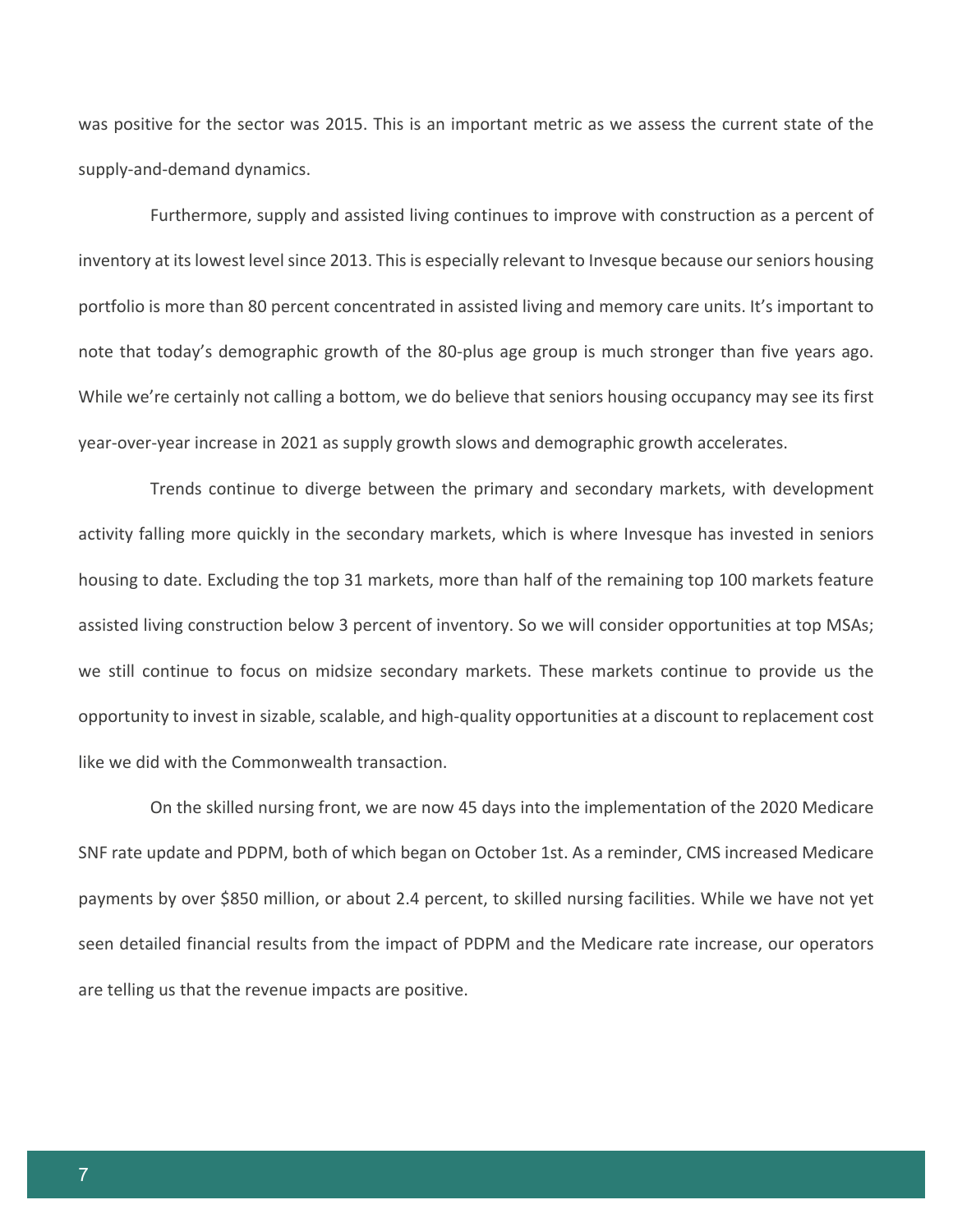Other publicly traded owners of skilled nursing facilities as well as operators have similarly expressed that PDPM will be positive for the industry. We remain cautiously optimistic on the ability of our sophisticated operators to thrive under the new payment model.

Under PDPM, operators can achieve higher Medicare rates for clinically complex patients. We believe that the transitional care assets in our portfolio are uniquely positioned for success with such clinically complex patients. Our transitional care portfolio features 90 percent private-pay units, well above the industry average. These provide an ideal clinical setting for such patients compared to semiprivate units. Beyond the revenue impacts, the new payment model reduces the emphasis on physical therapy and allows operators to capitalize on group therapy options, which may also provide cost savings.

As we close out the year, I'm extremely pleased by what we have accomplished in 2019. By yearend, we'll have executed on over \$440 million of acquisitions and successfully executed on several portfolio management initiatives in a very efficient manner. As we look ahead to 2020, we'll continue to focus on enhancing the value of our current portfolio while opportunistically sourcing appropriately priced capital to continue to execute on our very robust pipeline.

With that, I'll pass it to Scott Higgs to talk about our third quarter performance and recent capital markets activity.

#### **Scott Higgs**

Thanks, Scott. For the quarter ending September 30th, FFO was \$0.23 per share and AFFO was \$0.20 per share. Our effective dividend cash payout ratio, when adjusted for DRIP participation, was approximately 75 percent for the three-month period.

With the movement in interest rates continuing to provide for a favourable debt market, we remain active in sourcing attractively priced new debt and refinancing existing debt at lower rates. Year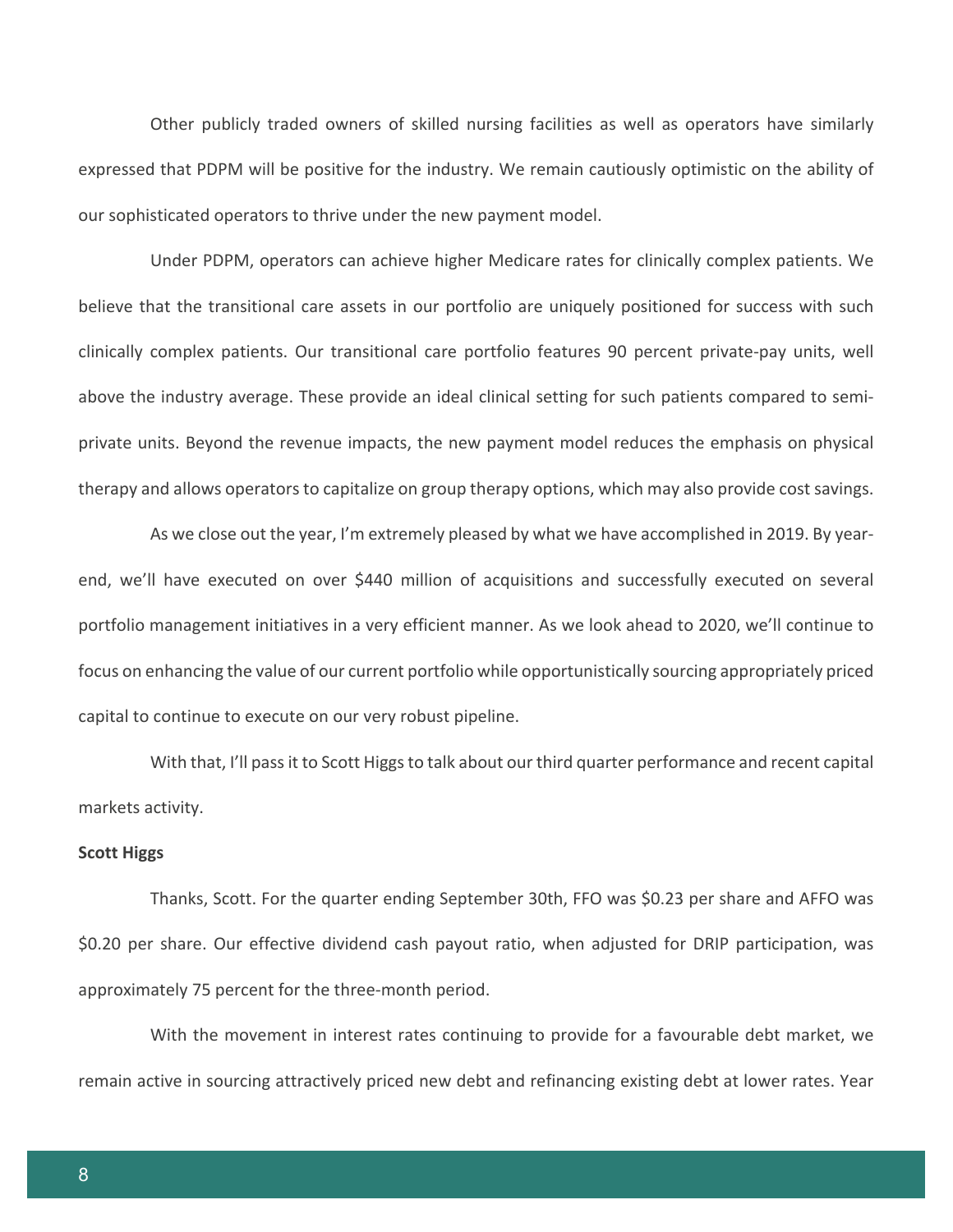to date, on a weighted-average basis, we have lowered the effective rate on our debt by approximately 35 basis points through a combination of issuance of new debt, refinancing existing debt, and utilization of financial instruments to create long-term cash flow stability. Today, our average debt maturity stands at approximately four-and-a-half as of the end of the quarter with only 16 percent of our debt rolling over the next three years.

As we discussed last quarter, one of the highlights of the third quarter from the financing side includes blocking in the rate on our new credit facility underlying the Commonwealth transaction at a very attractive 3.84 percent through its initial five-year term. Upon closing of the second tranche, the Commonwealth transaction consideration will consist of the new \$176 million debt facility, assumption of approximately 44 million of mortgage debt, the issuance of approximately 65 million of convertible preferred shares, and the remainder funded with cash. As a reminder, the convertible preferred shares have a conversion price of \$9.75, thus allowing us to effectuate the transaction at a better cost of capital than our current stock price would imply.

On the capital front, we closed on a previously announced private placement of convertible preferred shares with Magnetar in the third quarter for net proceeds of approximately \$14.6 million. The preferred shares carry similar terms to the prior raises of convertible preferred we have completed with Magnetar as a counterparty, except for the terms noted in the press release from July 23rd. As a reminder, the total convertible preferred outstanding with Magnetar is roughly \$86 million, with a \$9.75 per share conversion price and a blended dividend rate of approximately 6.3 percent.

We continue to look across our capital structure to create value for our shareholders. On that note, in the third quarter, we introduced the Canadian-dollar listing of Invesque's common stock on the TSX under the ticker IVQ. As we gauged market interest in our stock from current and potential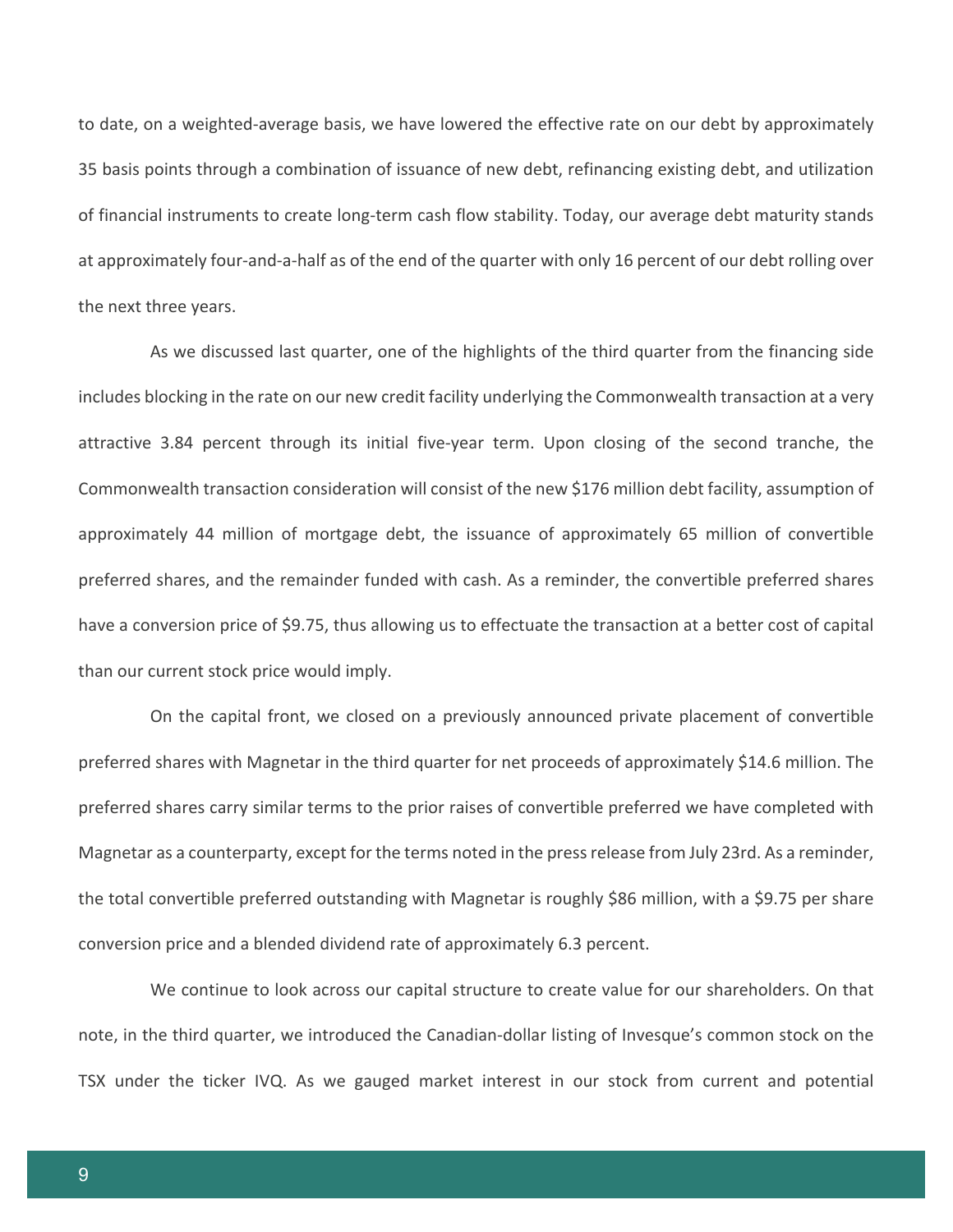shareholders, we heard consistent feedback from counterparts on their desire to invest in the Canadian local currency. The successful implementation of this Canadian-dollar listing has increased our aggregate daily trading volume by over 50 percent.

Additionally, we remained active during the third quarter in repurchasing shares under our current NCIB plan. Year to date, we have repurchased approximately 33,600 shares at an average price of \$6.34, which represents a significant discount to Invesque's intrinsic real estate value. We will closely monitor market conditions and opportunistically repurchase stock at price points we believe provide the best investment opportunity for our shareholders.

With that, I'll pass it over to Adlai to discuss our portfolio performance and investment activity. **Adlai Chester** — Chief Investment Officer, Invesque Inc.

Thanks, Scott. The performance of our stabilized triple-net portfolio remained consistent with previous quarters. On a trailing 12-month basis as of June 30th, our EBITDAR and EBITDAR and coverage ratios were 1.2 times and 1.5 times respectively. Our trailing 12-month occupancy as of June 30th stood at 85 percent for our triple-net assets and 88 percent for our stabilized JV assets. For the MOB portfolio, stabilized occupancy stood at 92 percent. These metrics have remained relatively consistent throughout this year.

As Scott mentioned earlier in the call, we are very excited to announce that we have successfully transitioned our communities formerly operated by Greenfield to Commonwealth and Heritage, well ahead of our year-end target. When we set out to execute on the transition and utilize the horsepower of our vertically integrated senior housing operator, Commonwealth, we focused on effectuating this transition as quickly as possible with minimal or no disruption to the residents, employees, and operations.

10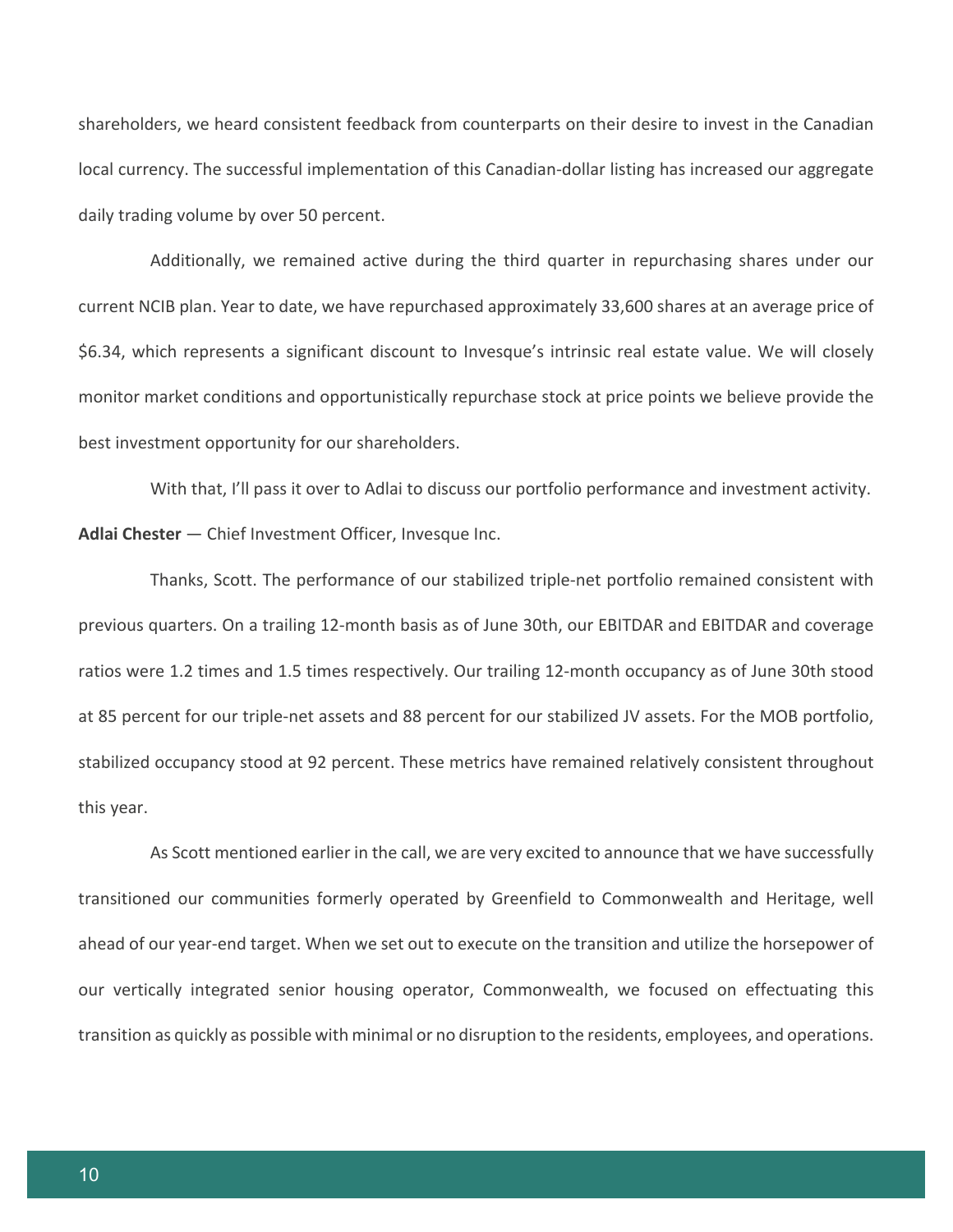With Greenfield's assistance, we were able to expeditiously complete a smooth transition under interim agreements in some cases.

As part of the transition, 10 of the communities operated by Greenfield have now been transferred to Commonwealth and will be owned, operated, and managed by Invesque affiliates. We also expanded our relationship with Heritage by transitioning to them two Greenfield communities in Pennsylvania and New Jersey. The communities are in markets where Heritage successfully operates communities on behalf of Invesque.

Combined with their existing presence, Heritage will now have enhanced pricing power and operating synergies within its group of communities. We are confident in the ability of Commonwealth and Heritage to drive performance by implementing their operational expertise in creating synergies with the Invesque communities they currently operate.

We are currently evaluating options for the final Greenfield community, located in Arlington, Texas, and we'll provide an update on this next quarter.

The Greenfield transition allowed us to quickly scale and capitalize on our recent acquisition of the Commonwealth operating and management company to create the largest seniors housing operator in Virginia and a premier operator in the mid-Atlantic. Commonwealth will now represent our largest source of NOI at approximately 26 percent. And Heritage is now our third-largest operator at a little under 9 percent of our NOI. Symphony will now represent roughly 24 percent of NOI, down from approximately 70 percent at the time of our IPO a little over three years ago.

The transition of the Greenfield communities is anticipated to be \$0.03 to \$0.04 accretive to 2020 AFFO per share. Combining the accretion of the Greenfield transition with the Commonwealth transaction, we anticipate \$0.09 to \$0.12 of accretion to 2020 AFFO per share.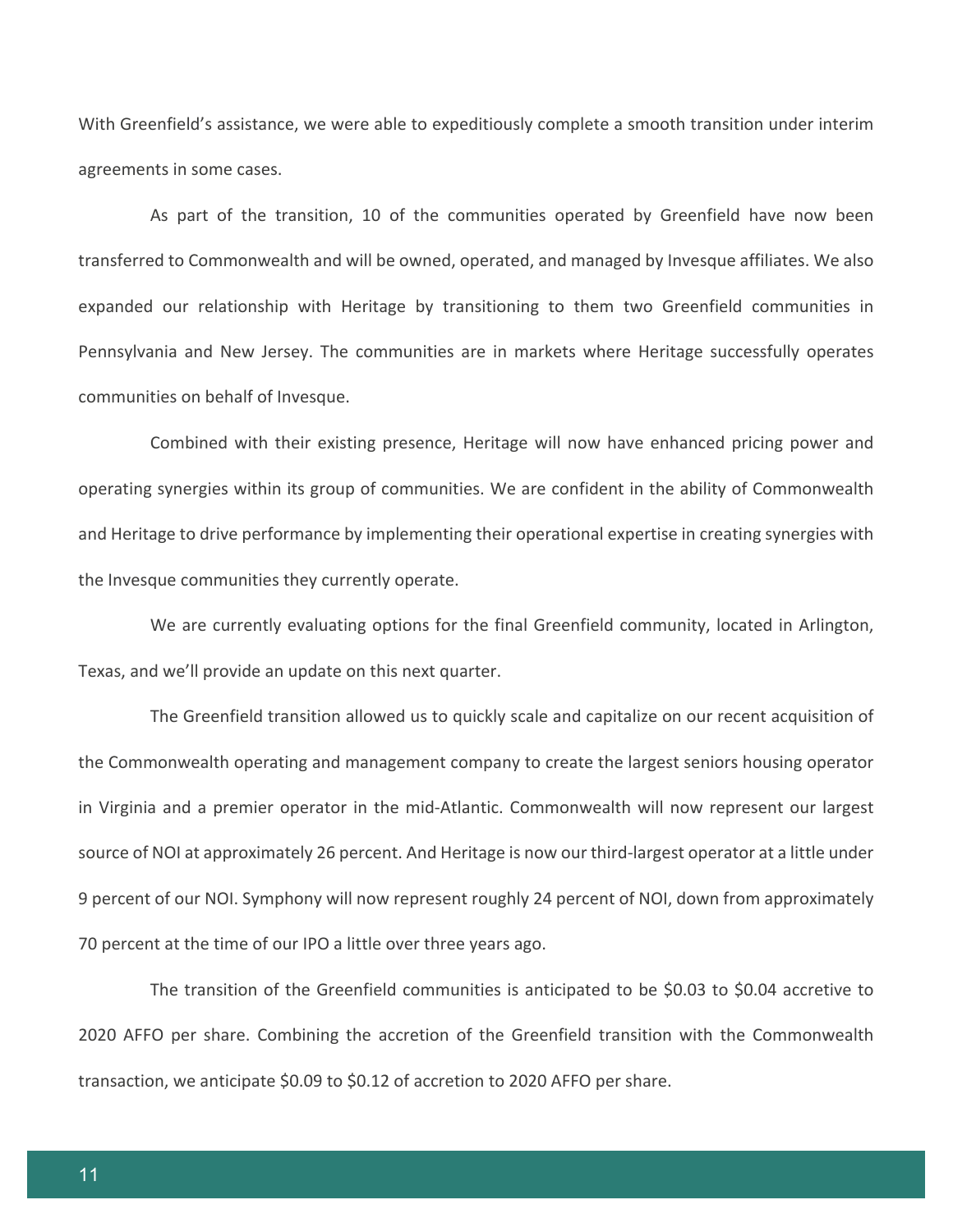Moving on to our other investment activity during and subsequent to the quarter, we closed on a mezzanine loan investment to Ellipsis to fund the development of a 42-bed, Class A, freestanding memory care building in the Grand Rapids, Michigan MSA. The property is currently under construction with a targeted completion of next summer and will be operated by Constant Care. As in the past with agreements with Ellipsis, we will have the right to purchase this property at fair market value at its completion.

Our proprietary relationship with Ellipsis continues to be a huge success and highlights our relationship-driven approach to investing with our preferred partners. The partnership provides us exclusive access to a right of first offer to invest in all of their senior housing and medical office development projects. We also have the right to purchase these properties upon completion. Partnering with Ellipsis and Constant Care is a great way to grow and capitalize on our development platform, and you should expect to see us continue to do this with both of them.

Our pipeline of growth opportunities continues to be very robust. During the third quarter, we have witnessed a significant uptick in potential MOB transactions in Canada and the US. With our growth over the last several years providing us the scale and diversification we set out to achieve over three years ago, we will be very selective on future acquisitions. We remain disciplined in our underwriting with a focus on opportunistically recycling capital, acquiring assets at a discount to replacement cost, and assuring that any external growth is done in an accretive manner.

I'd like to thank everyone for joining this call, and we'll now open the line for questions.

#### **Q&A**

#### **Operator**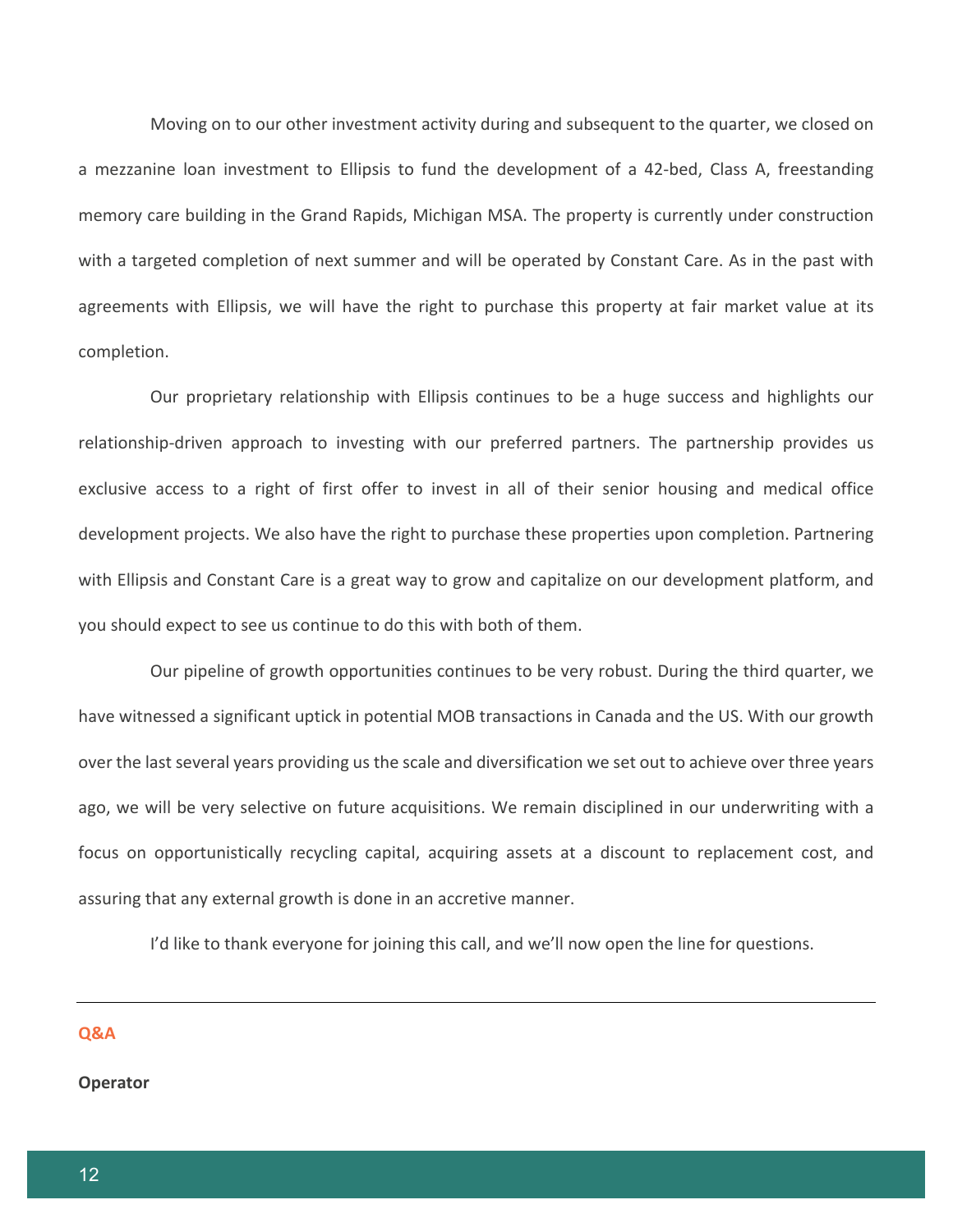At this time, if you would like to ask a question, please press \*, followed by the number 1 on your telephone keypad. To withdraw your question, press the # key. We'll pause for just a moment to compile the Q&A roster.

Your first question comes from Stephane Boire from Echelon Wealth. Your line is open.

#### **Stephane Boire** — Echelon Wealth

Hi. Good morning. It seems pretty obvious that you are consolidating your recent acquisitions and your long list of acquisitions and your operations as well, which I think creates a little bit of noise in the reporting and the numbers. And I was wondering how long do you expect the consolidation phase to last. Or do you have a timeline? And I guess a side question is, do you see other opportunities where you could enhance the performance of the portfolio?

#### **Scott Higgs**

Yeah. On the consolidation, Stephane, we think, by the end of the fourth quarter, some of the, as you termed it, noise will be cleaned up, and we'll have a fresh start, clean January 1 of 2020.

## **Scott White**

Yeah. And in terms of opportunities to enhance value in the portfolio, we do that every day, Stephane. It's a key area of focus for us. So we have a dedicated team of professionals that their sole responsibility is to meet each of our operators on a regular basis and think about ways that we can enhance value, think about our portfolio holistically. Are there assets in our portfolio that don't make sense anymore for various reasons? Are there assets in our portfolio that could be managed by a better operator?

And what you've seen us accomplish over the last quarter and I mentioned this in the prior earnings call is this is a real significant focus for us right now. When you acquire as quickly as we did, and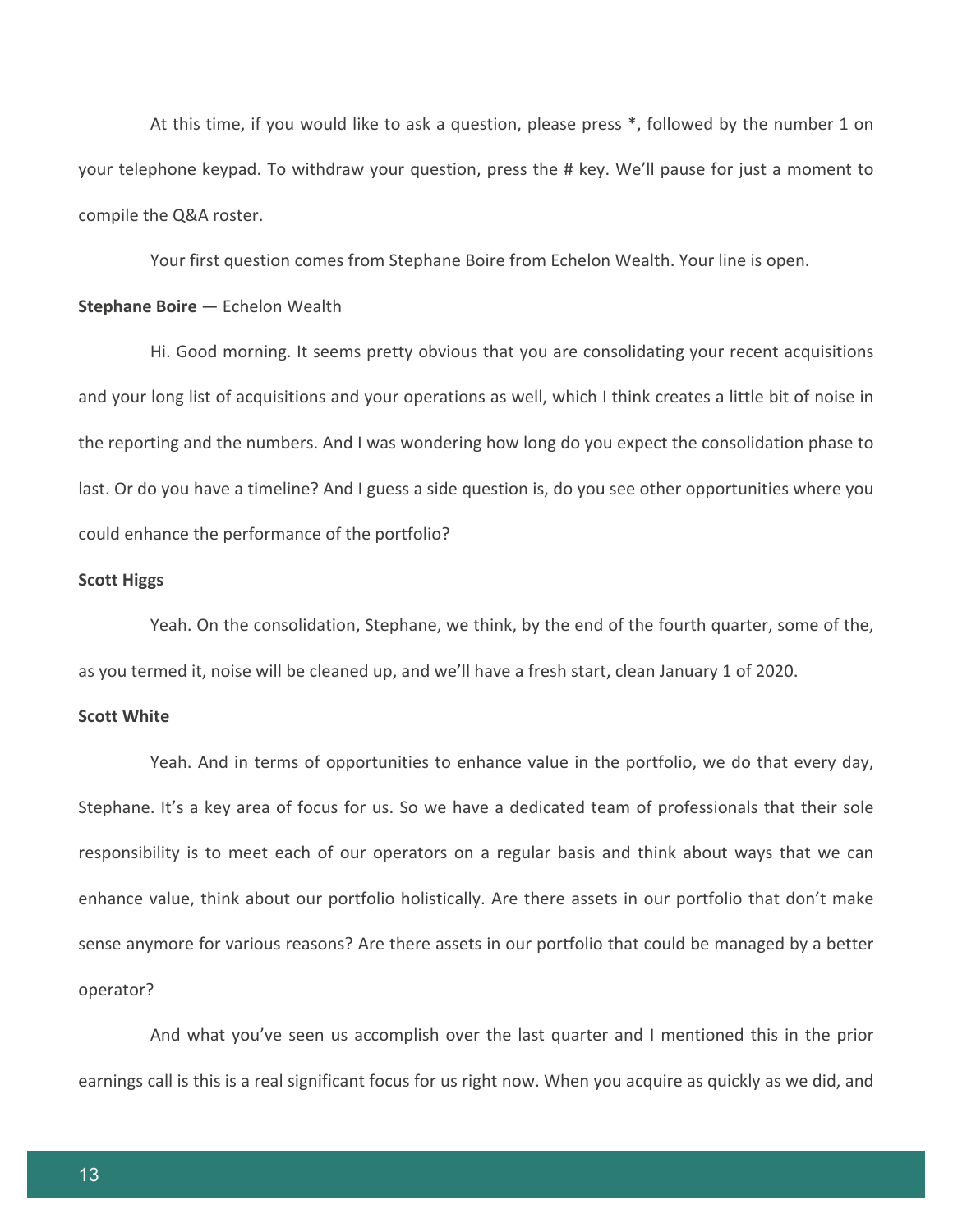that was a real focus for us, now it's time to step back, catch your breath, and say okay. How do we enhance value in the existing portfolio?

One was the transition we made with regards to Commonwealth and the Greenfield asset. Two, you've seen we've selectively sold off an asset or two over the last couple of quarters. We continue to look for ways to enhance our portfolio. Even the initiative that we talked about today with regards to going through all of our leases and making sure that they are all as collateralized master leases, that's all about enhancing the value of our overall portfolio and all about active asset management.

#### **Stephane Boire**

Right. And in that sense, have you ever quantified the, or do you have a number in mind of, the number of assets, I guess, or the value of assets you would like to dispose in the coming quarters?

### **Scott White**

No. We have not. We don't set a target for a number of assets or dollar value of assets we would want to dispose. We merely look at our portfolio holistically and say what is the highest and best use of our time and resources. Which assets make sense to grow value? And which assets quite frankly don't make sense?

So let me give you an example of why you'd eliminate an asset or sell off an asset. Last quarter, we sold off an asset, which was one asset that had an operator, that was the only asset in our portfolio with that operator. So one single asset, stand-alone, with an operator, and when we stepped back and thought about how we can enhance the value of our portfolio and, equally important, enhance the relationships we have with our operators, it's very important. Utilizing resources and time and energy to build a relationship with an operator, when you have one small asset in a portfolio, that's how we kind of look at it, Stephane, and say okay. That doesn't make sense in terms of our long-term goals.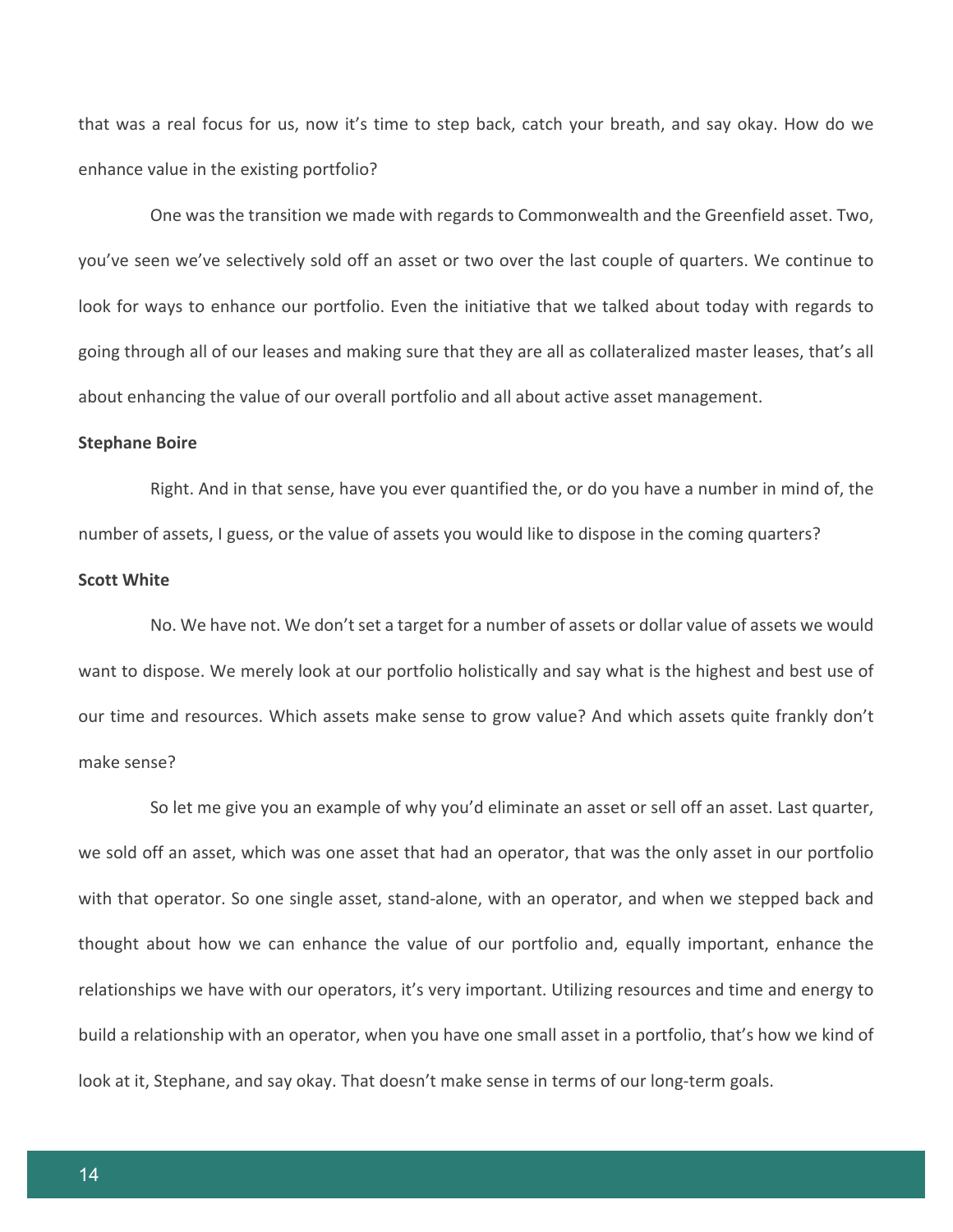But we definitely don't sort of start the year or have a strategic plan that says okay. We want to grow by x-hundred million, and we want to reduce by x-hundred million. It's just not how we do it.

#### **Stephane Boire**

All right. Okay. And just a last one. Scott, you mentioned that the operators have not necessarily started to see the positive impact of the PDPM system at the moment. I don't want to put words in your mouth, but that's the way I interpret it. And I was wondering do you have an idea of when operators could start to see the benefits of this system? And is it something that you expect will impact their 2020 numbers, for instance? Or is it something that you expect in the much longer term?

#### **Scott White**

Yeah. So let me clarify, I don't think I'd go so far as to say operators have not seen the impact of PDPM. I think there isn't enough time in the system for the financial statements to be closed out, sent to us to review to see if there's been any sort of impact of PDPM. We have heard anecdotally, and we stay very close to our operators—

#### **Stephane Boire**

Mm-hmm.

#### **Unknown Speaker**

—both our operators, and more broadly in the industry, that there have been positive impacts. Now I think it's really important, and I'm going to emphasize this, that PDPM is budget-neutral. So it is not increasing the number of dollars in the system. It is merely reallocating the number of dollars in the system to operators that perform a certain way.

We believe, as we look at our portfolio, that we have a-our skilled operators are very sophisticated, very experienced. They've been doing this a very long time. There's some of our operators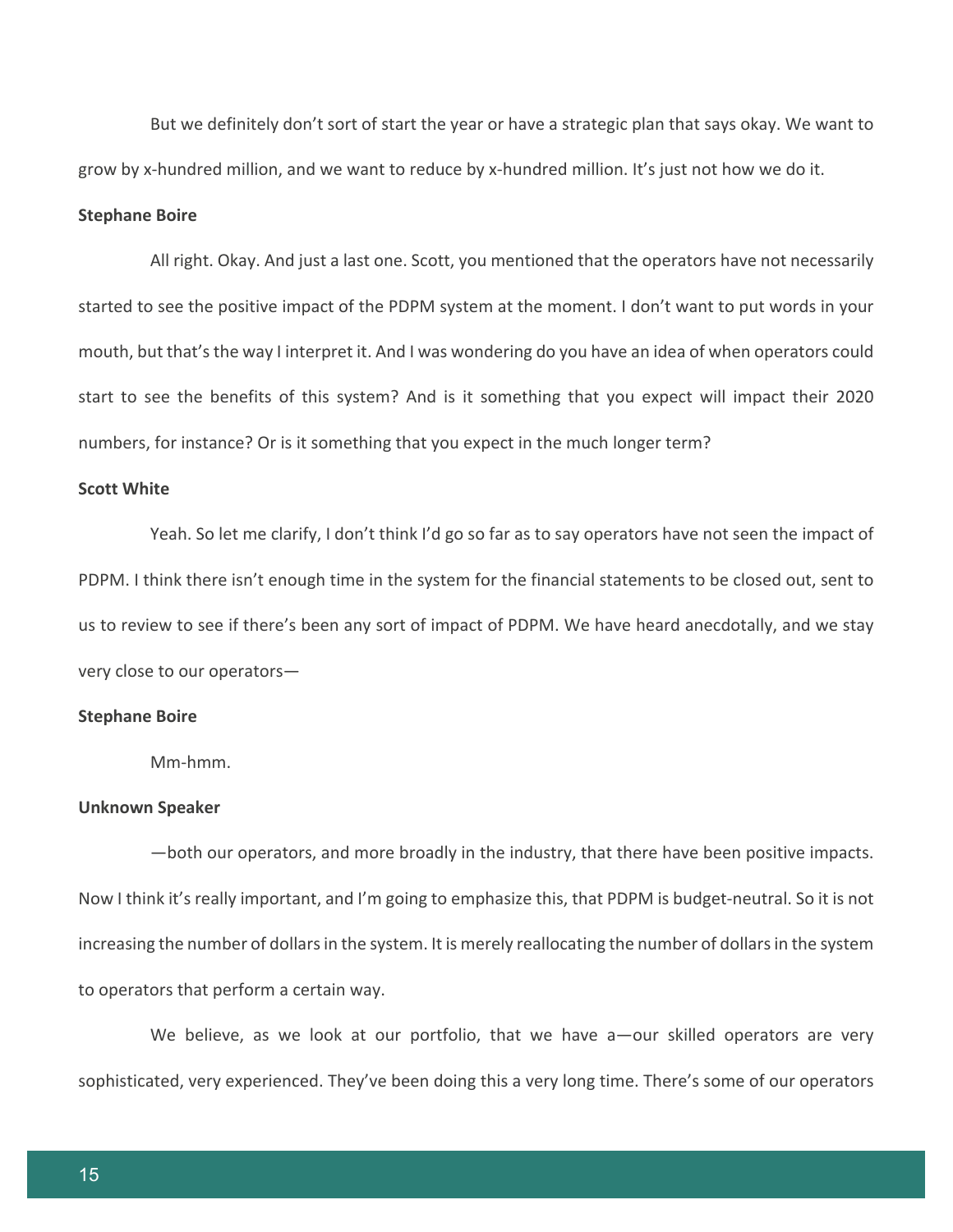have been in business 30, 40 years. They understand that there are shifts in payment paradigms. They understand that the goal of this is to provide better care for our residents at a lower cost to the overall system. However, those that provide that better care in a more efficient manner will end up with a disproportionate share of the pie. And we fundamentally believe that our operators are going to do that.

I absolutely do think you will see this in 2020 numbers. I think it's very hard to quantify. And I also want to be very—the word I used was cautiously optimistic, and I'm going to emphasize that. I don't think this necessarily is going to change the world, and all of a sudden you're going to see massive increase in NOI because of PDPM. I think you're going to strengthen some operators that may have historically been struggling because now they have a real opportunity to demonstrate they can deliver better care in a more efficient manner and be rewarded for that.

#### **Stephane Boire**

Right. Okay. Makes sense. Okay. Well, thank you for the colour. I really appreciate it. That's it for me. I'll turn it back.

## **Scott White**

Have a good day.

#### **Stephane Boire**

Thanks. You too.

# **Operator**

Your next question comes from Mark Rothschild from Canaccord. Your line is open.

# **Mark Rothschild** — Canaccord

Thanks and good morning, everyone. I realize there's been a lot of transition in the portfolio, but

a good chunk of these assets have been on for some time already. So I'm wondering if you can quantify at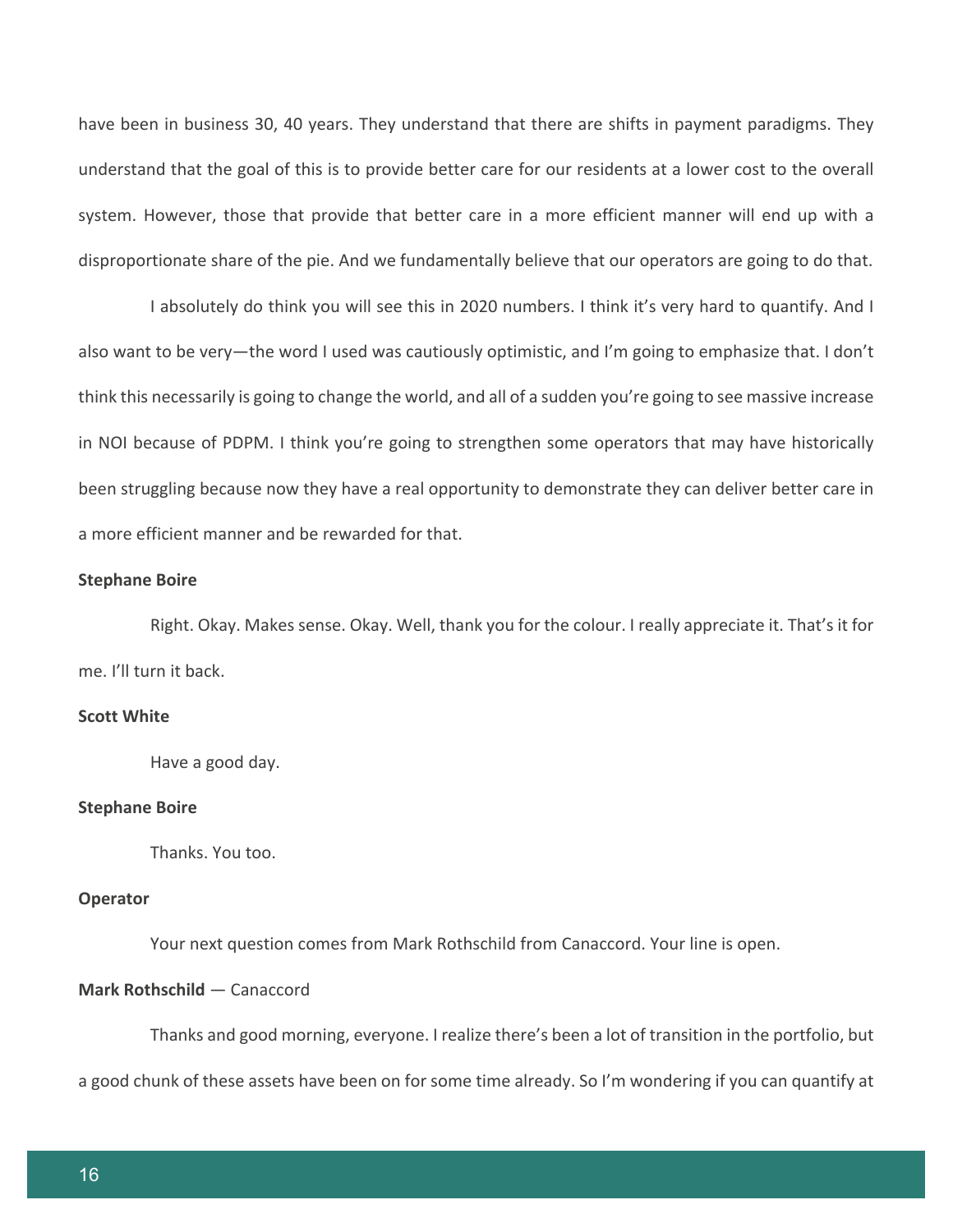all, the changes in same-store NOI for the quarter as compared to last year. And maybe if that'd be helpful if we can get by the different segments as well?

#### **Scott White**

Thanks, Mark. So that's certainly something that you may have noticed in our last couple quarters, we've been continuing to enhance the disclosure, add to the footnotes, try to provide more data. We expect to start doing that in the new year. We're not at that point yet.

Well, while you do say a number of these assets have been in the portfolio awhile when you think about it year over year, they actually haven't. A lot of the assets were acquired either this year or last year, without a full year. So even if you acquire them in 2018 and you acquire them, call it in May, then you don't have full 2018 year-over-year. By 2020, we do expect to start doing that more and more, and we've been asked this question before. We acknowledge and respect the fact that this is better and more transparent disclosure to the market. You should expect to see that out of us in the new year.

#### **Mark Rothschild**

But for the quarter, you've had a good chunk of the assets even if they were bought earlier last year. Is there a reason that you don't disclose this information?

#### **Scott White**

Not exactly. There's no reason other than as we were building the portfolio, we didn't have a whole lot of comparative. And as you've seen, we've continued to enhance the disclosure each quarter, and this is something that we expect to enhance in the new year.

#### **Mark Rothschild**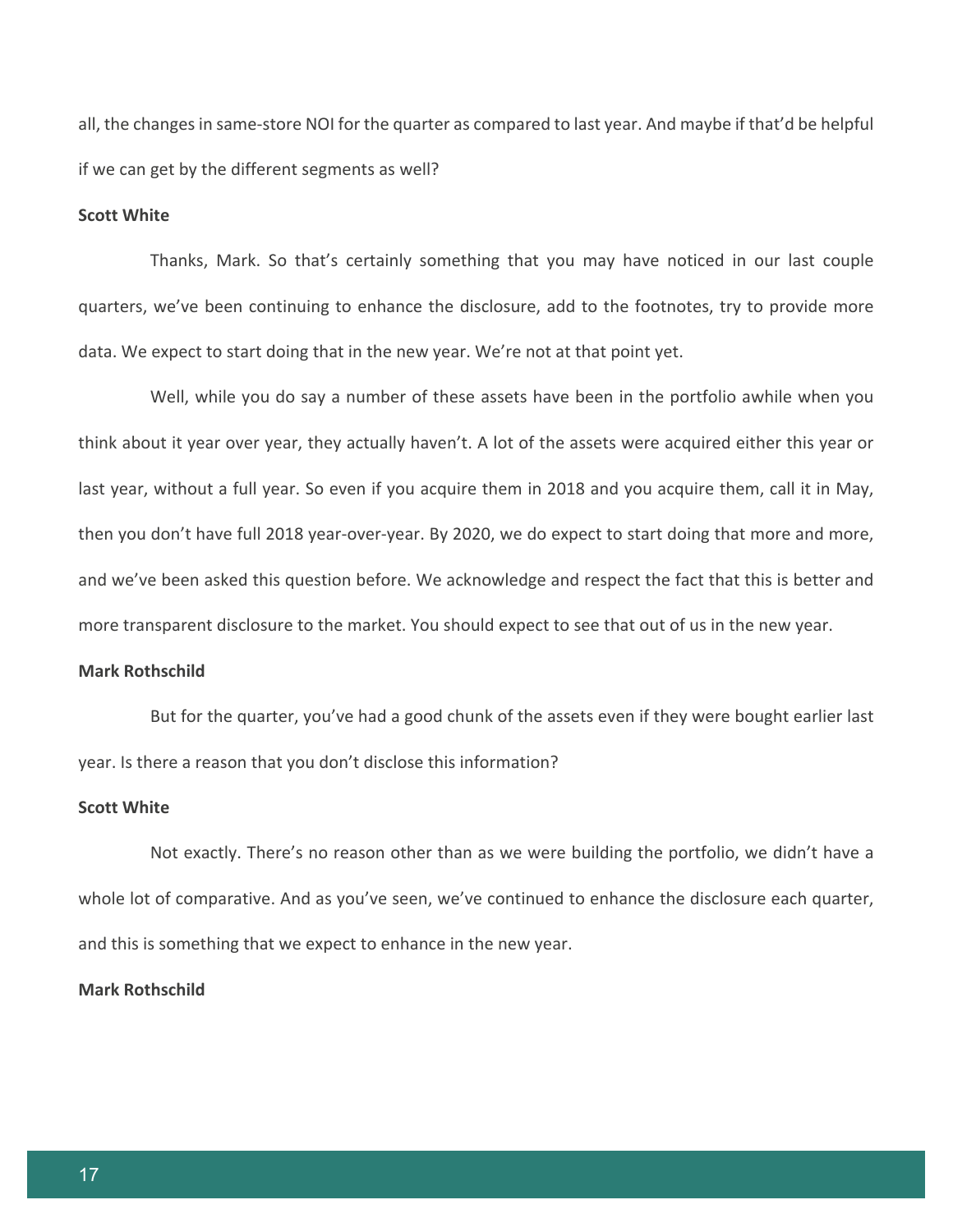Okay. Thanks. In regard to your leverage, should we expect you to stay around this range over the next year or so? Or through the transition that's going on now, do you focus at all, in the near term, on bringing it down? Or is this the level that you'd be comfortable at?

# **Scott White**

Yeah. So you know, Mark, we used leverage. One, in a very inexpensive cost of capital universe, we think leverage is an appropriate tool as we build this portfolio. Two, as we focused on growth with limited access to capital, we used leverage as one of those tools to continue to grow our portfolio. We're very comfortable at our current leverage levels.

We don't expect to increase leverage. Let me make that pretty clear. But we're also not in a hurry to delever. Will we selectively delever over time, given cash flows and if we believe that is the best use of the dollars? Absolutely. But it's not a key strategic goal for us to delever immediately.

# **Mark Rothschild**

Okay. Thank you.

#### **Scott White**

Thanks so much, Mark.

#### **Operator**

Your next question comes from Chris Couprie from CIBC. Your line is open.

#### **Chris Couprie** — CIBC

Good morning. Just wanted to touch on the Commonwealth as well as the operator transition or the Greenfield transition. With respect to Commonwealth, can you give us any indication as to what occupancy was while you owned it and how it ended the quarter? And maybe any colour in terms of how this portfolio has done maybe on a year-over-year basis?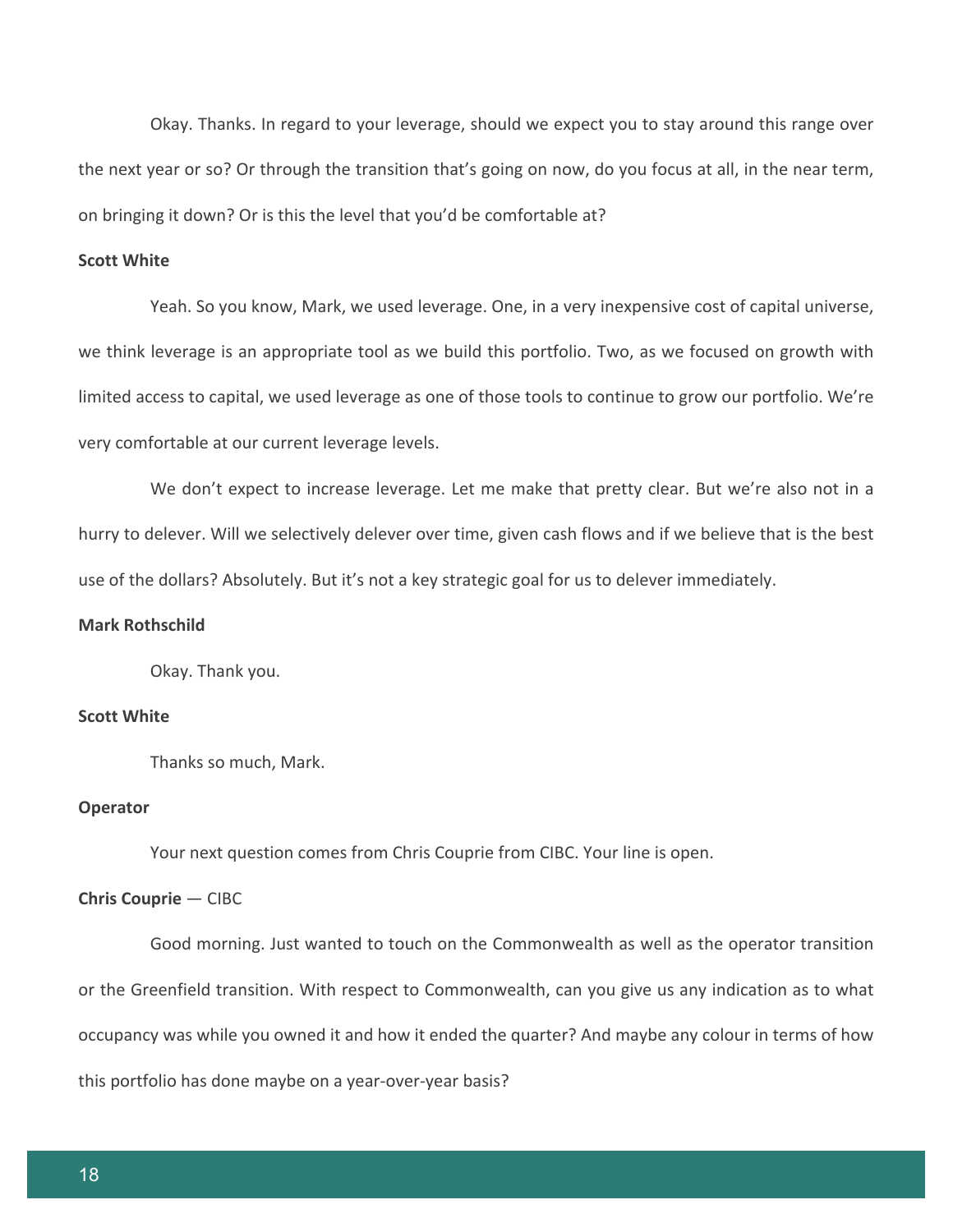And then second question is with respect to operator transitions. Are there any other operators that you're currently looking at as potentially onboarding into the Commonwealth platform?

#### **Scott White**

So let me address the first one. We haven't disclosed property-by-property occupancies. I can tell you that occupancy has trended up since we've acquired the portfolio. Now bear in mind, we only acquired that portfolio August 1st, so there isn't a long data set to look at, but it is trending in the right direction And part of our underwriting and our expectations when we acquired that portfolio was to buy at a certain level and to enhance occupancy among other value-creation methods.

I think your second question was with regards to do we expect to put Commonwealth in other assets. At the moment, the answer is no. And I say that only because I—and actually I shouldn't say at the moment. As I look at the lens of sort of over the next couple quarters, Commonwealth really needs to absorb. We just put 10 exciting properties in that portfolio for them to absorb and for them to start managing, and I think that's going to be a key area of focus. Would I expect the Commonwealth portfolio to grow over time? Absolutely.

#### **Chris Couprie**

Okay. And then with respect to the PDPM, you hinted that you're optimistic that your operators will be the beneficiaries of the new regime. Would you say that's a comment for all your operators?

# **Scott White**

Certainly all of our meaningful skilled operators. As I sort of tick here through my head, I would say—so let me put it this way. Every one of our operators can and should be successful under PDPM. I have absolute confidence that all our operators will succeed.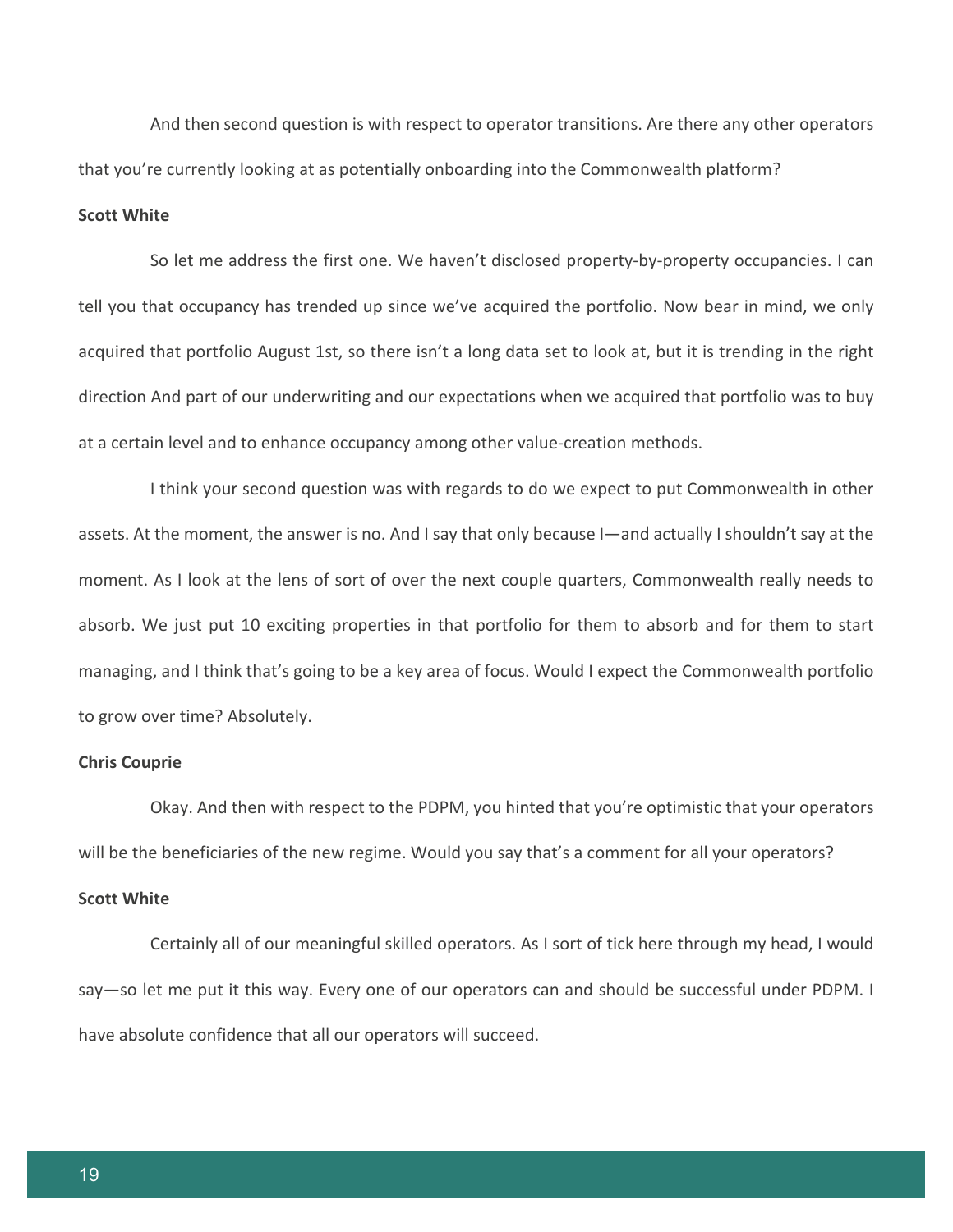With that said, I think some of our larger, more sophisticated operators have a disproportionate opportunity to succeed because PDPM is a sophisticated payment paradigm. I think it's going to create a shift in the industry, quite frankly. I think you are going to continue to see a shakeout of smaller operators. I think it's going to be very difficult for the proverbial mom-and-pops to get their arms around PDPM and what it means.

We don't have mom-and-pops in our portfolio but we do have some varying sizes of operators in our portfolio. Every one has the opportunity and the expectation to succeed under PDPM. I think some of our larger-scaled operators really have an opportunity to succeed.

#### **Chris Couprie**

Okay. And then with respect to the fact that 92 percent of your (unintelligible) lease portfolio is now under a master lease or that type of a structure, what was it sequentially? And what are the kind of obstacles that you have in getting to that structure? And are there any concessions that you need to make going from what it was to a master lease?

## **Scott White**

So the sequential question, I don't know what it was sort of quarter over quarter if that's the question or year over year. I know as you rewind two years, which is how we looked at it, we went from 77 percent to the current 92 percent.

With regards to obstacles, concessions, no. We absolutely don't have to do that. We worked with each of our operators to either consolidate or put language in to give us the ability to consolidate. The biggest obstacle to ultimately consolidating these leases into master leases has to do with the debt. Sometimes when we acquire these assets with separate leases and separate debt providers. And it is challenging as you can probably imagine to ask separate debt providers to give us some of their security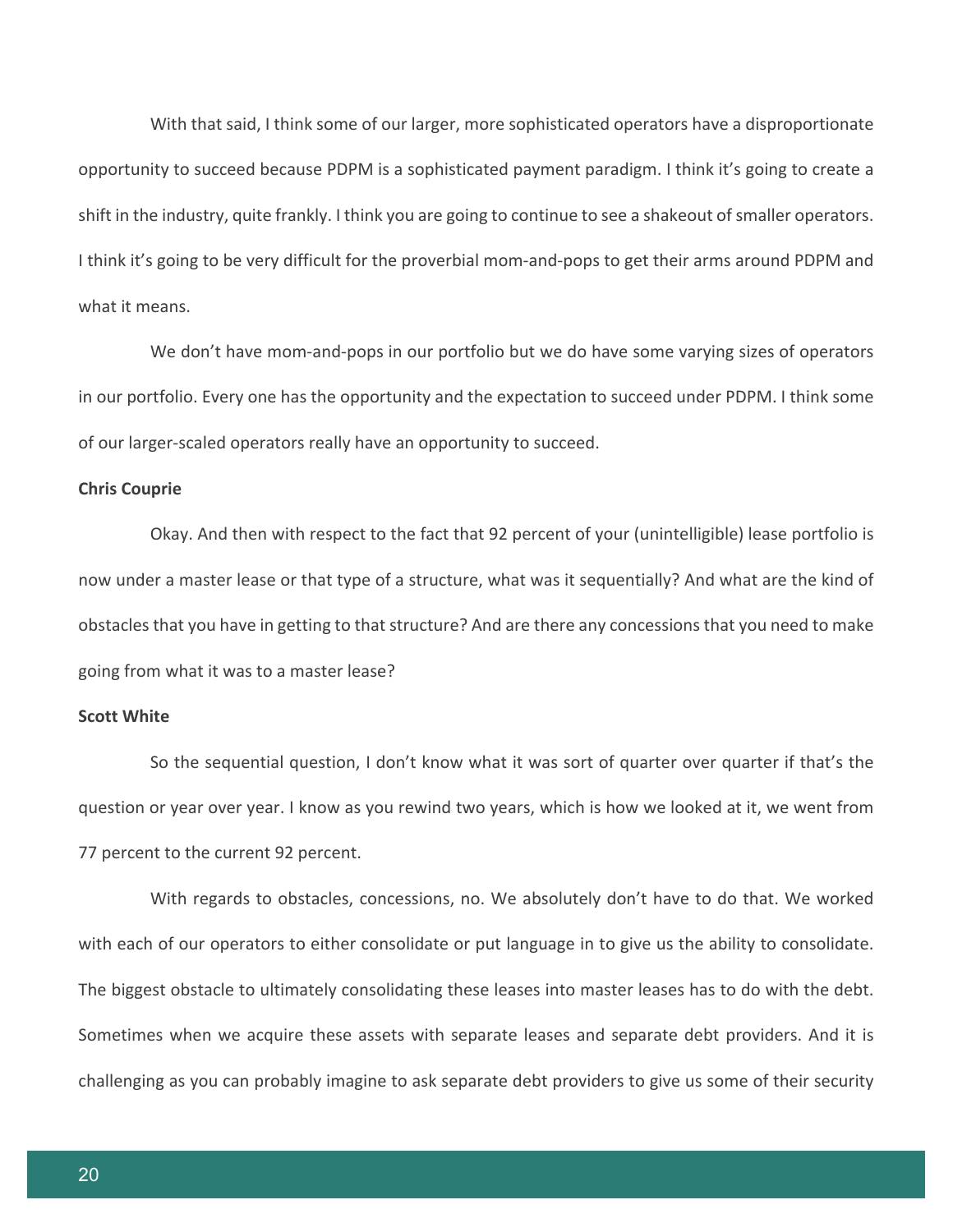interests and cross-collateralizing with other debt providers. So that's the only thing that holds us up from really master leasing the entire portfolio.

But again, through the excellent work of our portfolio management team, we've gone ahead and added language to our leases that say, at our discretion, when we think the time is right, we'll have the ability to consolidate. And that will happen over time.

I talked before in one of the original questions we got from Stephane on portfolio management. We've acquired a lot of assets over a short period of time. Each of those assets had varying leases, varying debt, so on and so forth. So what we've spent the last quarter and, I will tell you, the next quarter and probably some of 2020 on is really trying to clean all this up and strengthening the portfolio and absorbing everything that's been acquired.

#### **Chris Couprie**

Okay. Thanks. I'll turn it back.

# **Scott White**

Okay.

# **Operator**

As a reminder, if you'd like to ask a question, please press \*, followed by the number 1 on your telephone keypad.

Your next question comes from Tal Woolley from National Bank Financial. Your line is open.

# **Tal Woolley** — National Bank Financial

Hi. Good morning.

#### **Scott Higgs**

Good morning, Tal.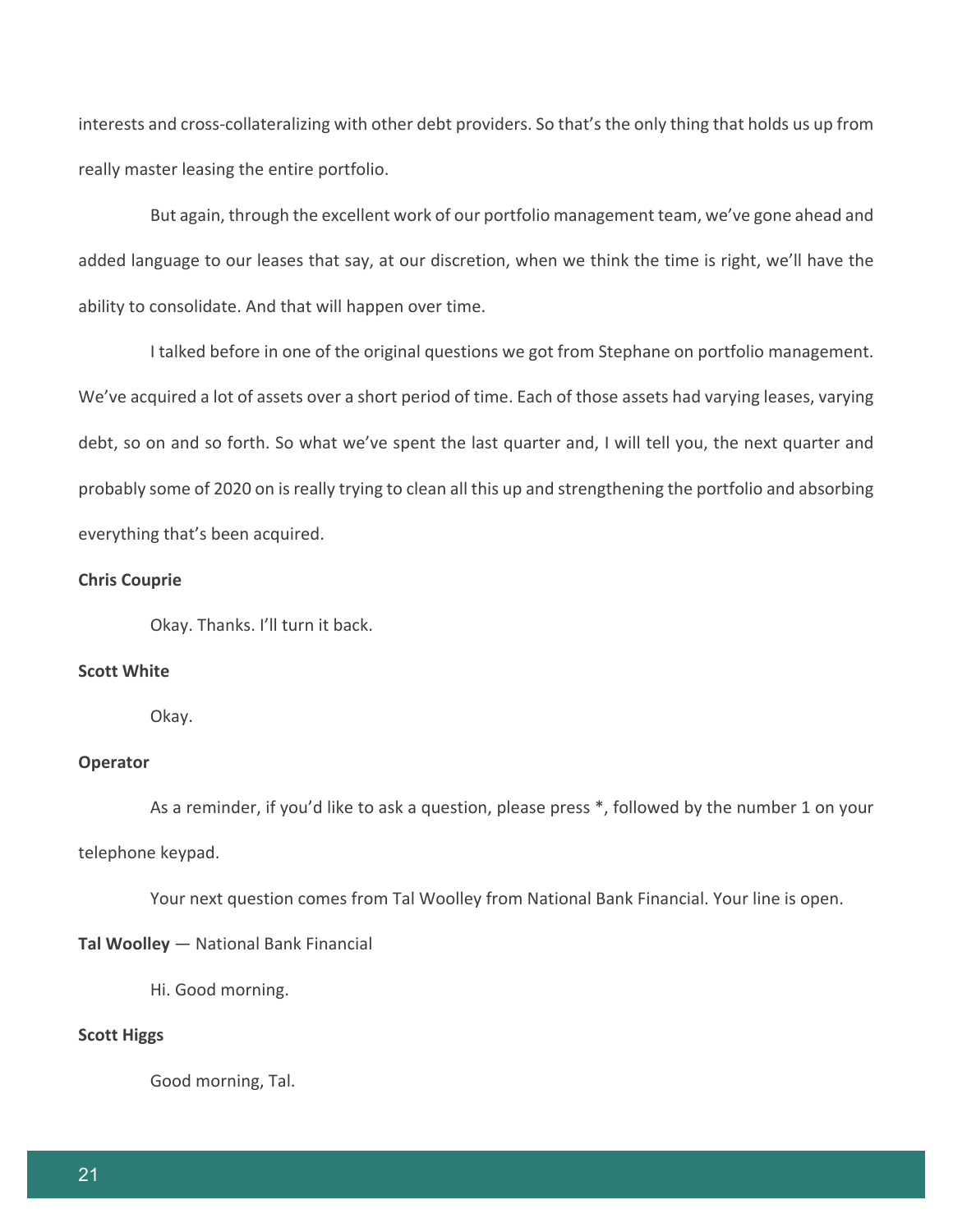## **Scott White**

Good morning.

#### **Tal Woolley**

Just wanted to ask a bit about on the seniors housing side, the management of the assets going forward. So you integrated a lot of these recent deals under the Commonwealth brand. Is there a point at which it makes sense to also try and find some opportunities to consolidate between the Care IT assets and Commonwealth?

# **Adlai Chester**

So, Tal, this is Adlai. With the Greenfield transition, that's actually what we did. So Greenfield was part of the original care portfolio.

#### **Tal Woolley**

Okay. So that was the part of it.

# **Adlai Chester**

Yeah. Yeah. Exactly right.

#### **Tal Woolley**

Got it.

# **Adlai Chester**

And but to further expand on that. To the extent we have operators that are operating one or two buildings that we think make sense to consolidate, whether it be with Commonwealth or another preferred operator, we are going to continue to look at that. We believe that having our operators gain more efficiency with more buildings clustered in certain areas is that key focus for us over the coming years.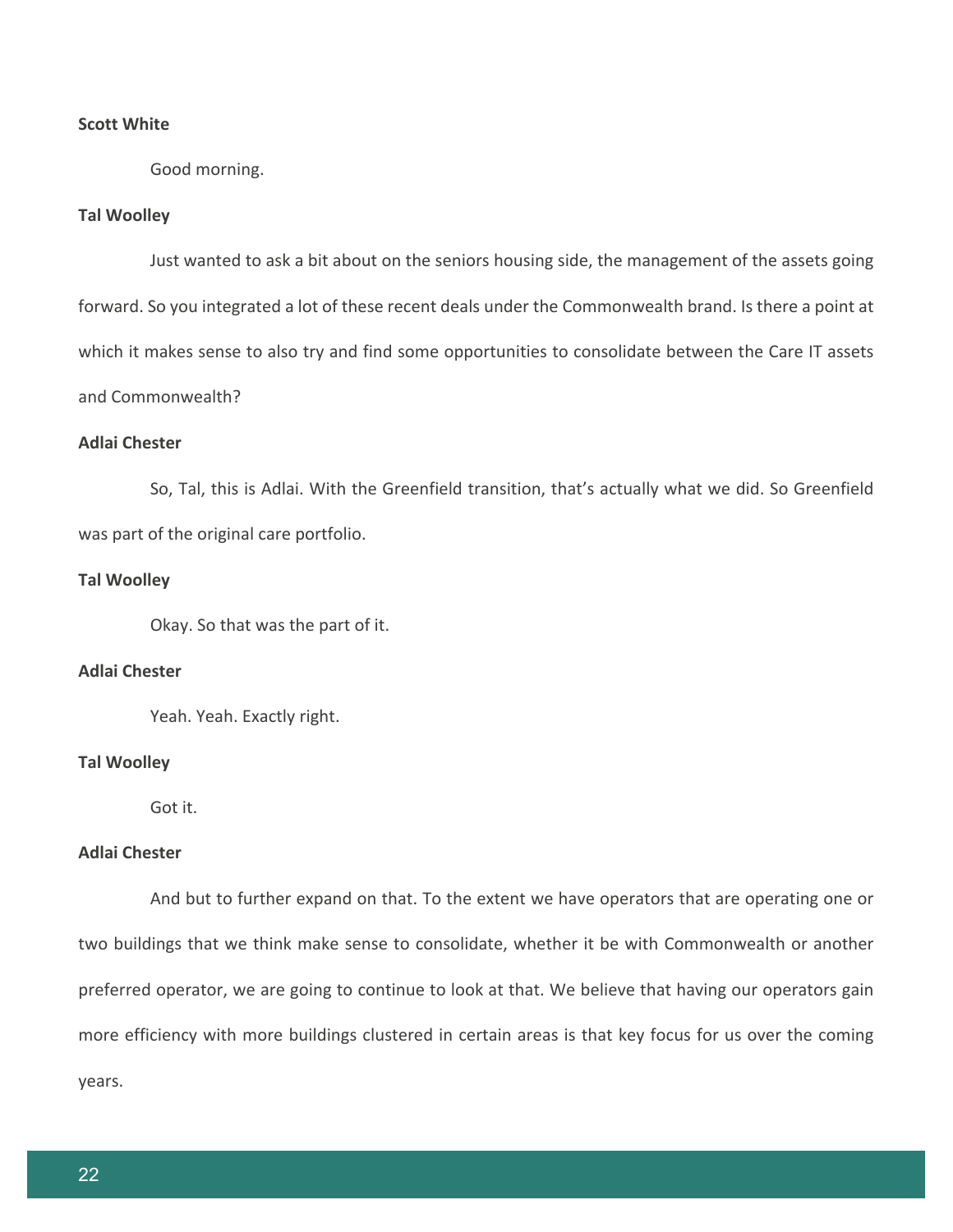#### **Tal Woolley**

Okay. And then, you sort of said that you want to slow down or want to keep the acquisition pace sort of a little bit more moderated going forward. What are the things that you're finding right now that are the most interesting to you?

#### **Adlai Chester**

Yeah. So I think as we look at the opportunities that come through, it's typically right now that, from a risk-reward standpoint, senior housing and medical office is what we're seeing. I would say a little bit more skewed to the medical office. So we're encouraged to continue to add to that platform as well as the senior housing stuff. To say we won't do a skilled deal. But at this point in time, that's where the opportunities we're seeing that are most compelling.

#### **Tal Woolley**

Okay. And at any point do you think about internalizing the management team for the medical office profile if you're going to continue to grow that?

## **Adlai Chester**

Yes. I mean obviously, that's something we've considered. We're not at the size where that makes sense at this point in time, but definitely something that would be on the horizon if we're able to meaningfully grow that platform.

#### **Tal Woolley**

What's the size that you'd be looking for before you did that?

## **Adlai Chester**

Yeah. I mean I think, we're at call it \$150 million now, roughly. I think it's going to have to be substantially bigger than that, maybe call it half, maybe \$500 million before we'd start thinking about it.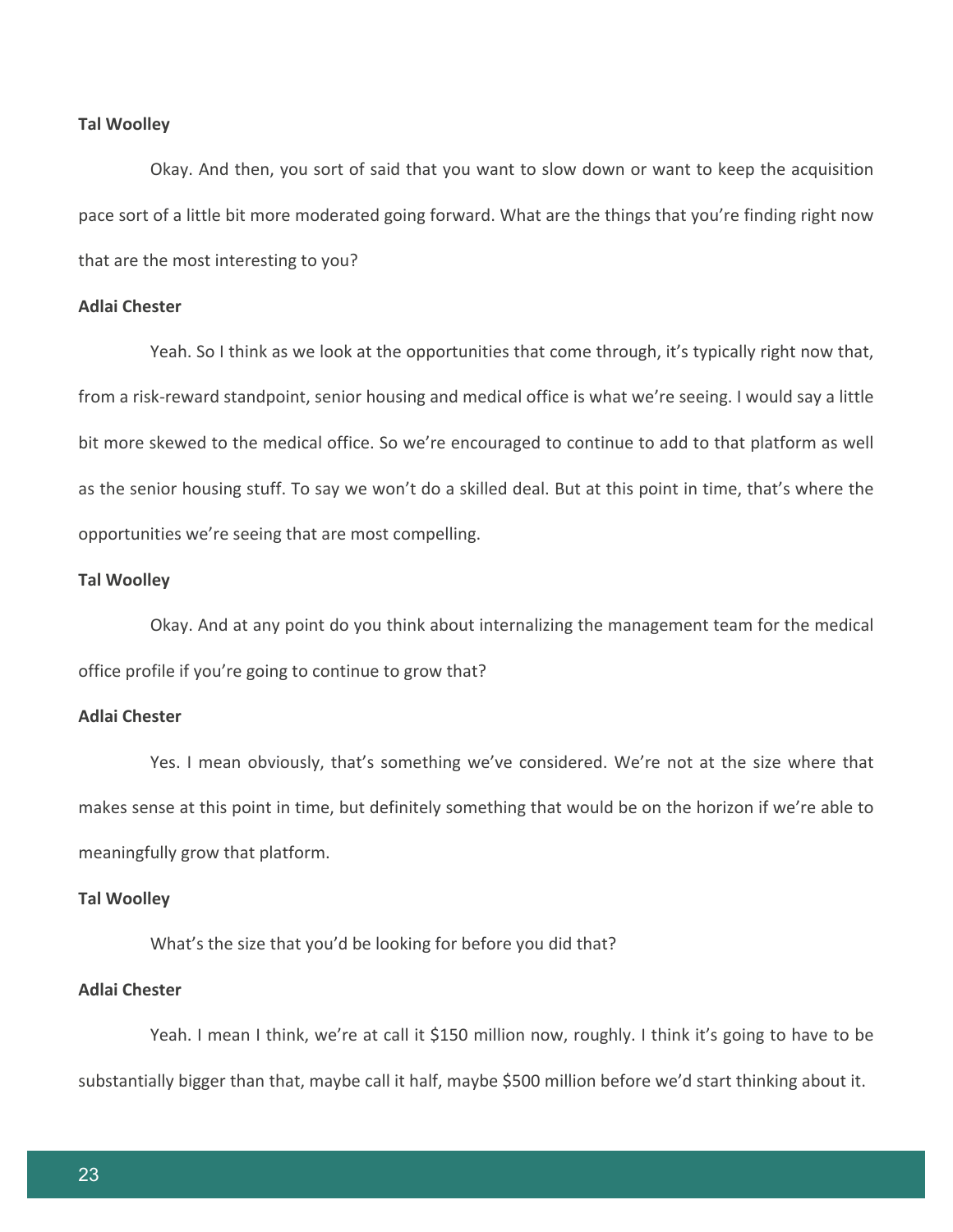## **Tal Woolley**

Okay. And if you're going to run—you're going to be running with higher leverage, and I understand the rationale for that on your side, are there more things that you think you can see yourself doing to optimize your cost of debt going forward?

# **Scott Higgs**

Yeah. I think there continues to be. Tal, it's Scott. So I think we're continuing to look at it. We did quite a bit of activity during the third quarter, but absolutely. I alluded to this a little bit, but in terms of refinancing existing deals, we're constantly looking at that or consolidation of debt at utilizing the current rates and everything. So absolutely, I think there could be some more opportunity, and you could see some more of that in the next couple of quarters.

# **Tal Woolley**

Okay. But that'll take some time for it to unfold then is sort of a way to think about that. It's an ongoing process. Nothing dramatic in the near term.

#### **Scott Higgs**

I think that's fair.

#### **Tal Woolley**

Okay. Perfect. Thanks very much, gentlemen.

#### **Scott Higgs**

Thanks, Tal.

# **Adlai Chester**

Take care and thanks.

# **Operator**